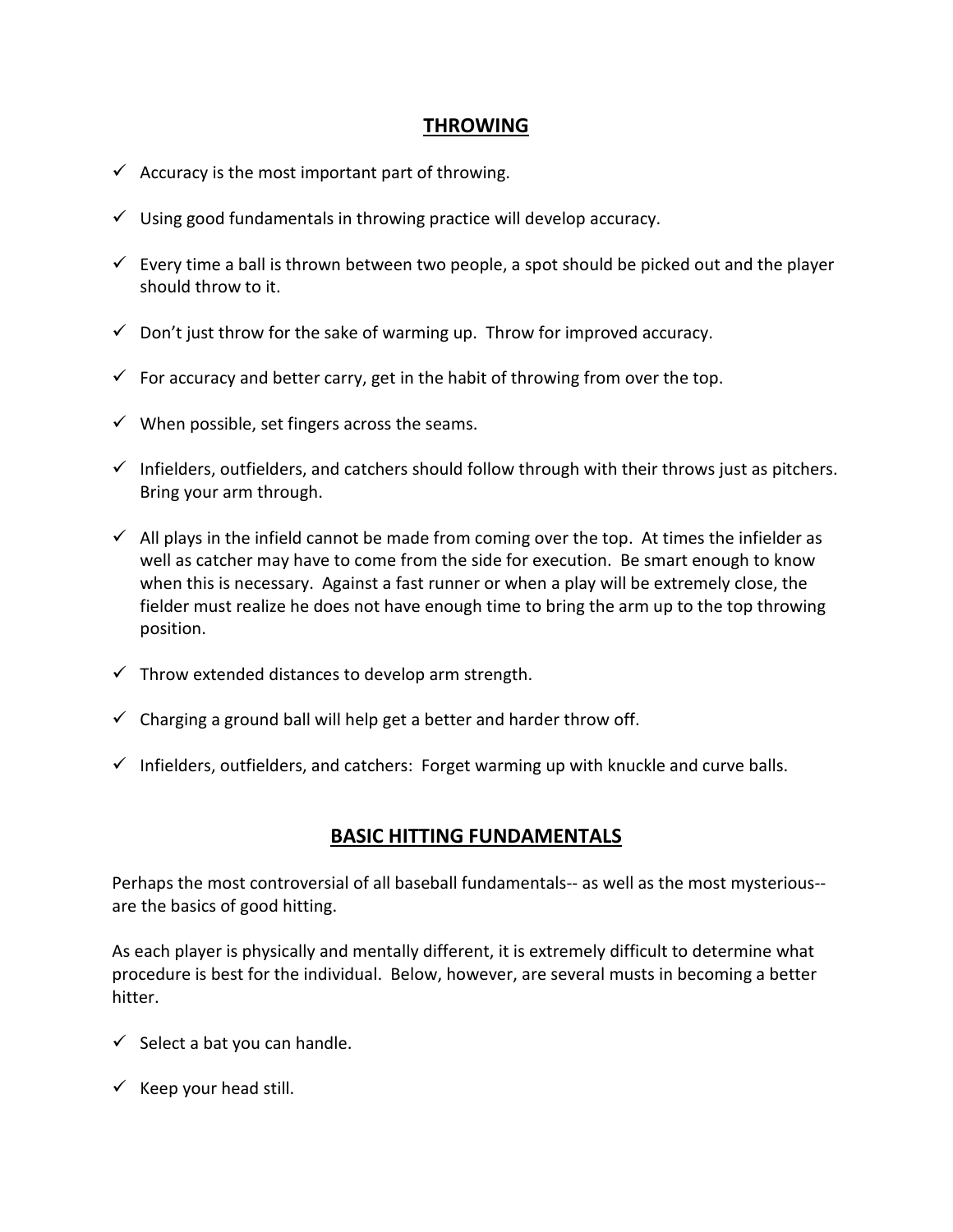- $\checkmark$  Concentrate on contact.
- $\checkmark$  Hit strikes.
- $\checkmark$  Keep your hands back.
- $\checkmark$  Keep your front shoulder and chin tucked in.
- $\checkmark$  Don't commit yourself too soon.
- $\checkmark$  Forget about pulling the ball-- that will come.
- $\checkmark$  Turn head so that both eyes are on the pitcher.
- $\checkmark$  Lay the bat on the shoulder while waiting for pitcher to get ready.
- $\checkmark$  Don't hold bat in an erect position for any length of time. This takes strength out of your hands and arms and detracts from a free, fluid swing.
- $\checkmark$  Learn to hit your strength. Every hitter has a strength just as every hitter has a weakness. Learn to hit your pitch.
- $\checkmark$  Stay on the balls of your feet. Keep off the heels.
- $\checkmark$  Say to yourself, "Every pitch thrown is going to be a strike. I am going to hit every pitch." That way you will never be caught with the bat on your shoulder.
- $\checkmark$  When stepping in to hit, make sure you have good plate coverage.
- $\checkmark$  Don't stand in someone else's foot marks.
- $\checkmark$  Look down and check to see that the fat part of the bat is covering home plate. Don't have handle over home plate.
- $\checkmark$  Start the bat on every pitch to create some type of hand action and bat speed. If you like the pitch, go ahead and hit it. If you don't like the pitch, then hold up your swing.
- $\checkmark$  Swing down on high pitches.
- $\checkmark$  Step to hit the pitch.
- $\checkmark$  Take a short step and stride. A long stride will only throw you off balance.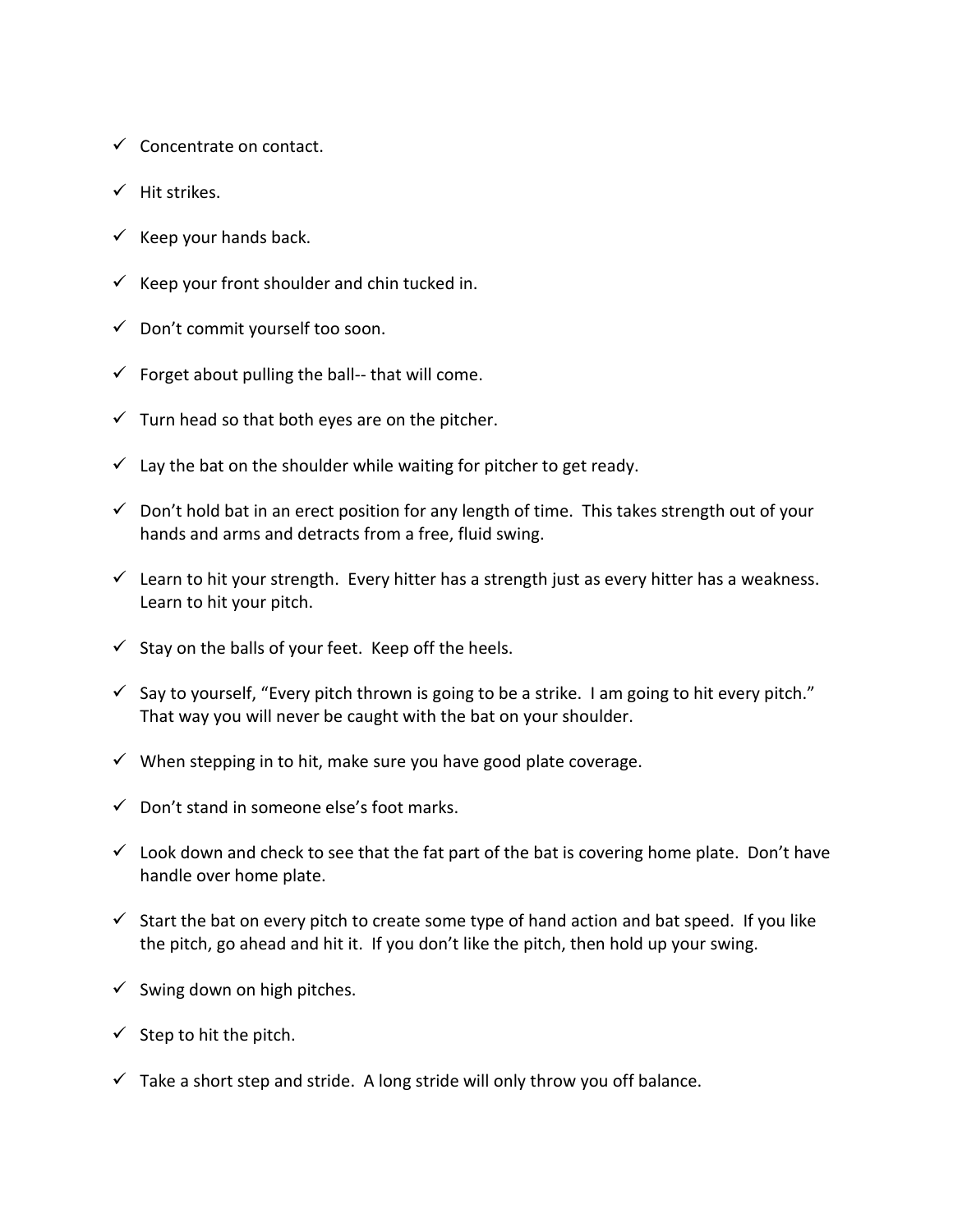- $\checkmark$  Don't over swing. Make contact and the ball will go.
- $\checkmark$  Don't be a guess hitter. Don't look for anything--hit what you see.
- $\checkmark$  Make the pitcher come to you. Don't be anxious and go after him.
- $\checkmark$  Keep your hands back. YOU HIT WITH YOUR HANDS AND YOUR HEAD!
- $\checkmark$  Keep your hands relaxed. As contact is made your hands will tighten.
- $\checkmark$  When hitting to the opposite field, hit the ball on the ground and hit down on the ball.
- $\checkmark$  Faster players should use heavier bats and should concentrate on hitting balls on the ground and making contact. Utilize speed.
- $\checkmark$  If you're having trouble controlling the bat, don't be afraid to choke up. Bat control is very important.
- $\checkmark$  Keep your tail up at home plate. Don't fall away.
- $\checkmark$  Be aggressive with the bat. Go to home plate to hit.
- $\checkmark$  After contact is made, follow through--don't quit on the swing.
- $\checkmark$  Hit with the top hand and roll the wrists.
- $\checkmark$  Hit with the hands in the strike zone if the swing is late.
- $\checkmark$  BE PATIENT! WAIT ON THE BALL!

## **SOME HITTING FAULTS AND HOW TO CORRECT THEM**

#### OVERSTRIDING:

- $\checkmark$  Stride can be shortened by taking an extremely wide stance.
- $\checkmark$  Put the weight on the back leg (this causes the hitter to keep weight back).
- $\checkmark$  Bend knees and crouch. Shift weight to ball of back foot.

#### HAND HITCHES:

Getting the bat started should not be classified as a hand hitch. Most players have to start their bat in some way, and we are not concerned with this. However, if you are constantly getting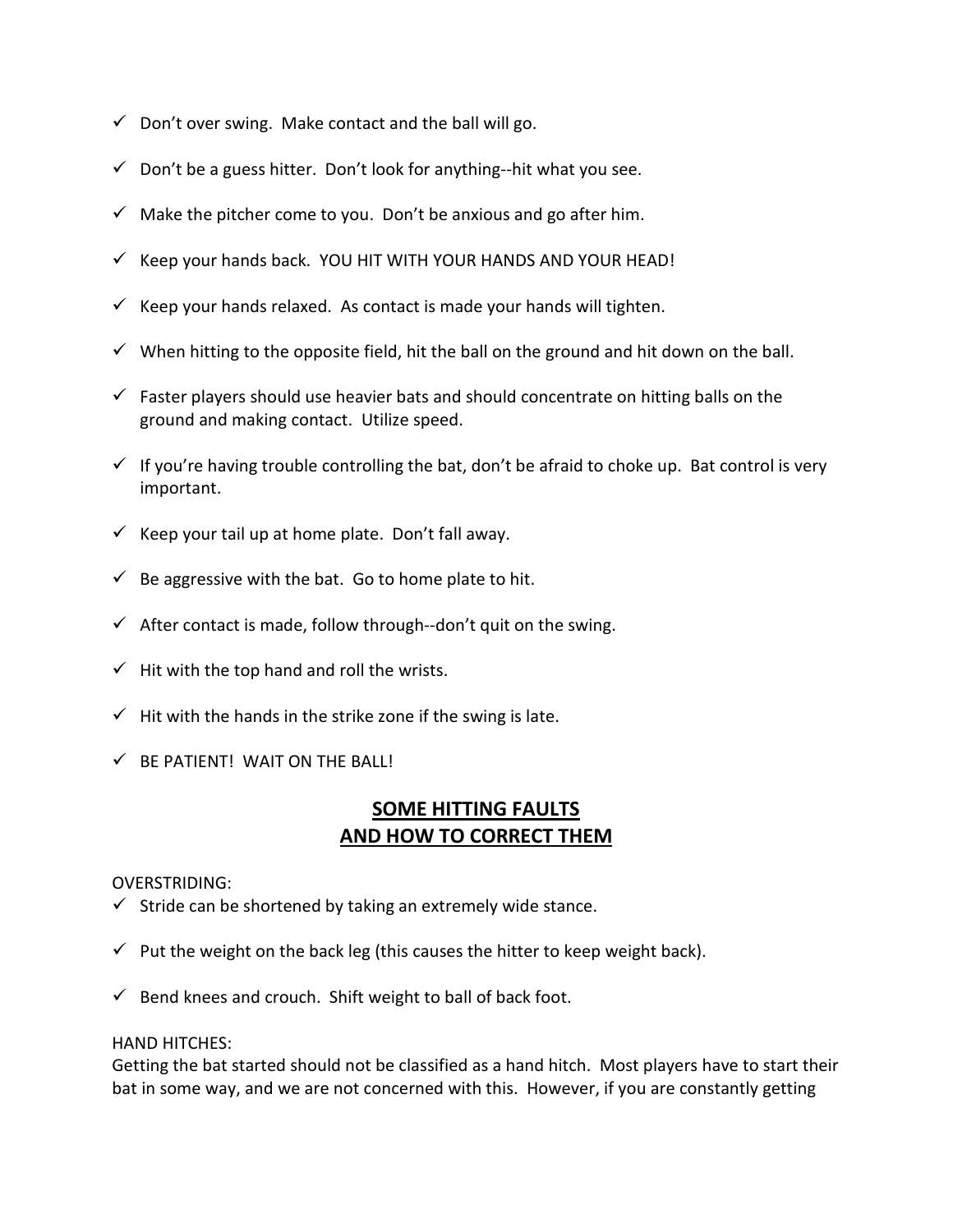hit on first or cannot get the bat back up and through in time, you may be dropping the hands too much. If this is the case, you should then:

- $\checkmark$  Move hands back rather than dropping them down.
- $\checkmark$  Place bat on shoulder, bring up hands until they are parallel with shoulders and hit right from the shoulder. Do not pick the bat up--just hit off of the shoulder.

## UPPERCUTTING:

- $\checkmark$  Instead of a vertical bat, carry a flat bat (almost parallel with the ground).
- $\checkmark$  Lay the bat on the shoulder. Then, as the pitcher gets ready to throw, pick up the at. This will give you freedom with your hands, and the swing will have to be level as the hands are right opposite the shoulders.
- $\checkmark$  Concentrate on swinging down on the ball. Get the feeling of the ball coming down rather than up. Actually, what you will be doing is swinging level. The bat cannot go down, or you would hit yourself on top of the feet.
- $\checkmark$  Keep the shoulders and hips level. Do not drop back the shoulders to hit.
- $\checkmark$  Practice hitting the ball on the ground.

## HEAD PULLING:

- $\checkmark$  Don't be concerned about looking to see where the ball will go.
- $\checkmark$  Watch the ball hit the bat.
- $\checkmark$  Swing down. Think about swinging down. In taking a longer look to swing down, your head will automatically have to look at the ball longer.
- $\checkmark$  Keep the chin and shoulders tucked in. Don't be in a hurry to pull one. Your hands will take you out. Keep the head steady.
- $\checkmark$  Forget about trying to hit the ball in the air.
- $\checkmark$  Cut down on your swing.
- $\checkmark$  Don't try to pull the ball.

## SWEEPING THE BAT:

- $\checkmark$  Put the bat in the fingers instead of far back in the hand.
- $\checkmark$  Get the feeling you are hitting with your wrists only.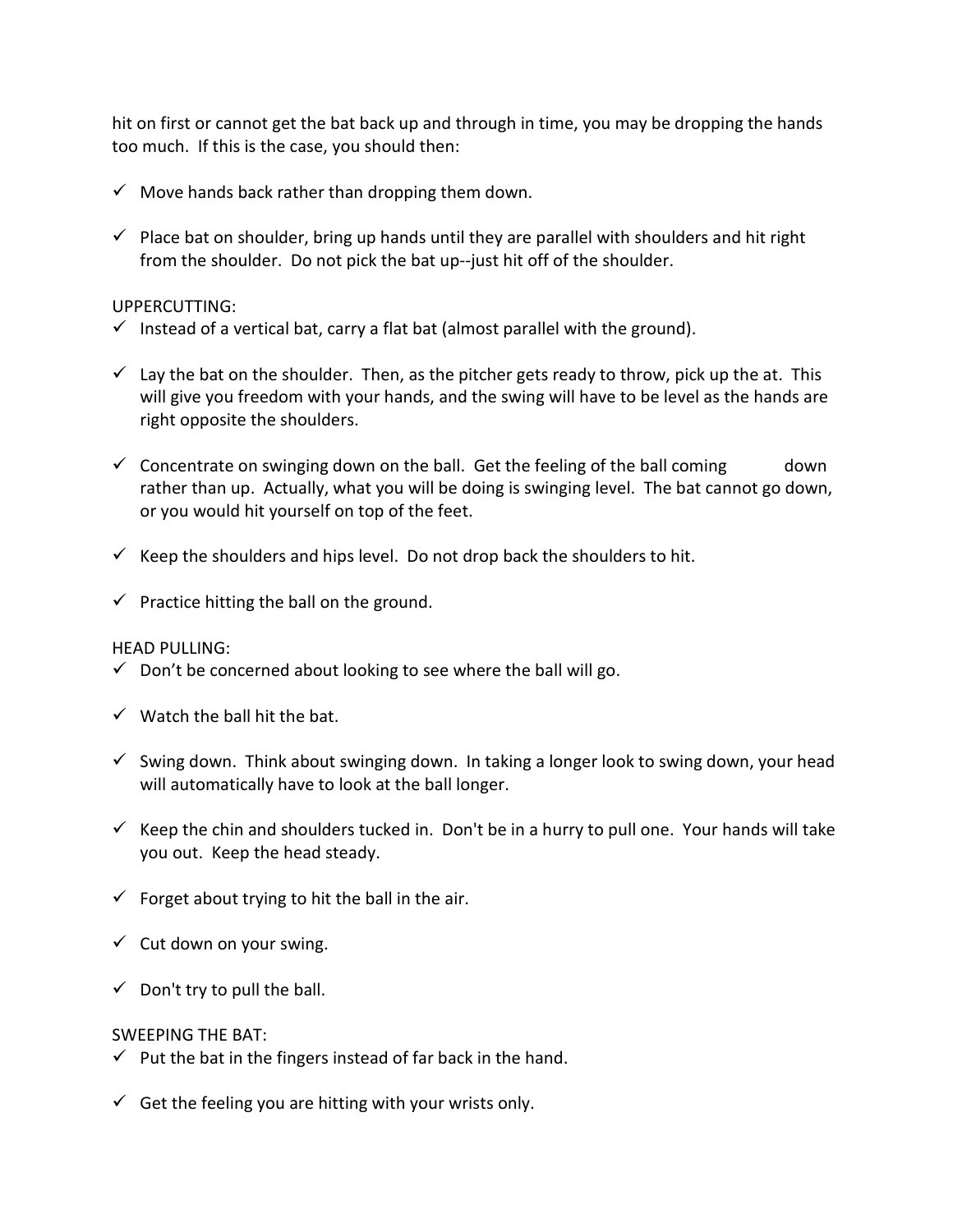- $\checkmark$  Feel the bat in your hands.
- $\checkmark$  Relax your arms; don't try to hit with them. Roll the wrists.

## **BATTING DRILLS**

- $\checkmark$  If you're having trouble hitting the curve ball, have a pitcher who is having trouble getting the curve over throw batting practice to you.
- $\checkmark$  Create bat speed by this drill: Have one player throw underhanded from a short distance, and have the second player hit up against a screen. Do this drill at a fast pace with players switching off. This drill can be done in a small area. Make sure the hitter follows through as he would any other time.
- $\checkmark$  Create bat speed by developing strength in hands. Squeeze a rubber ball or hand grips. Also do finger tip push-ups for strength.
- $\checkmark$  If you are not blessed with natural strength, you must develop it and maintain it. A light type of weight program is helpful.
- $\checkmark$  Hit off of a batting tee.
- $\checkmark$  Swing a weighted bat during winter months.
- $\checkmark$  Practice hitting the ball to the opposite field. Hit down on the ball when doing this.
- $\checkmark$  Take a short imaginary stride even though you may not have the bat in hand.
- $\checkmark$  To learn the strike zone, extend lines out in front of home plate with your bat so that in looking at home plate it actually will look like a longer plate. This will be easier to see when in the batter's box and will help you determine what pitch to hit.
- $\checkmark$  Bring your hands through. This will automatically bring your hips through.
- $\checkmark$  Watch the bat hit the ball in pepper games.
- $\checkmark$  Keep head still in the pepper games.
- $\checkmark$  In batting practice as in games, don't look to the pull side of the field. Look directly at the pitcher and center field. Hands will bring the ball around and you will pull automatically. Don't look to see where the ball will go--keep the head on target.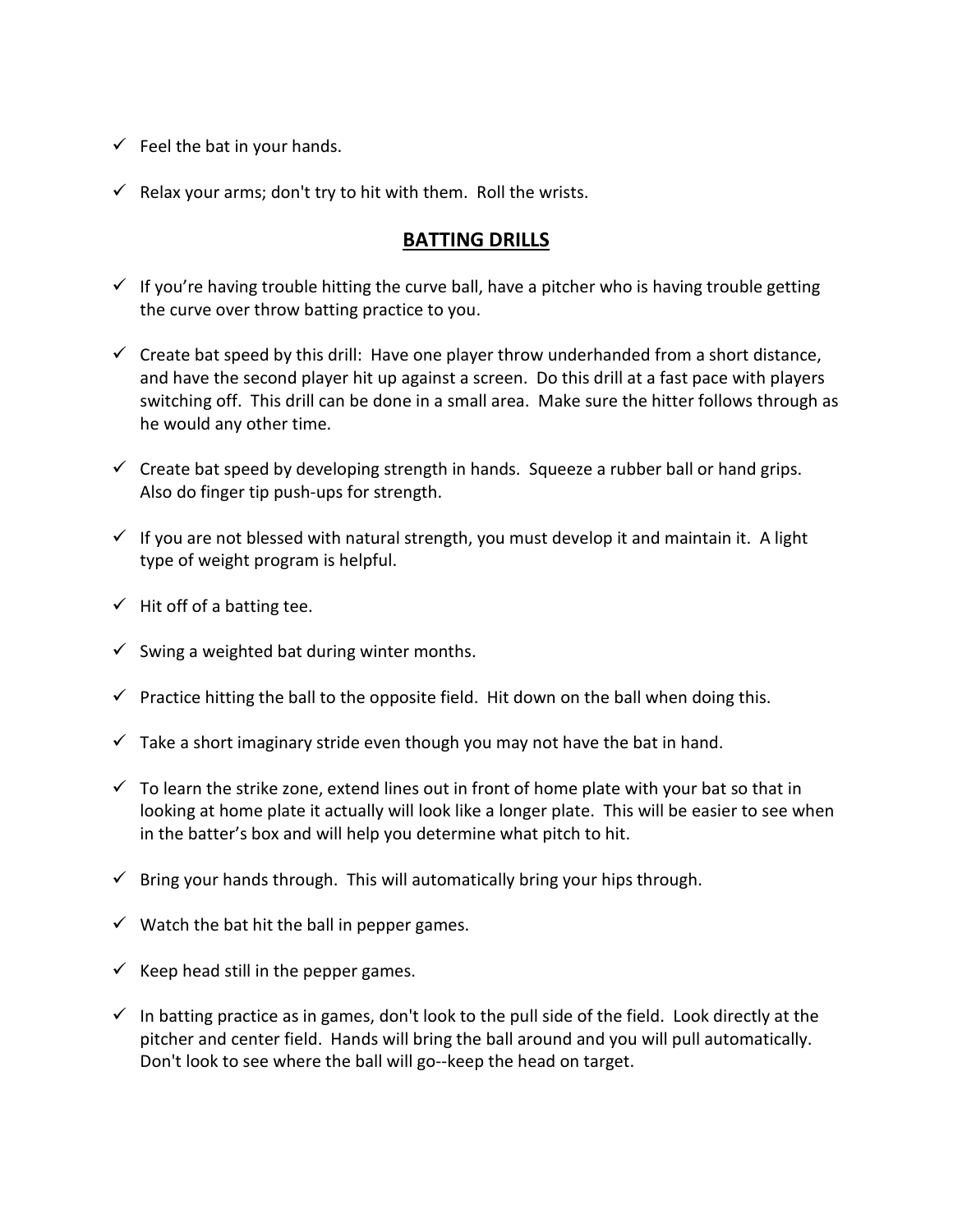- $\checkmark$  If stepping in the bucket, draw a line behind you during batting practice. As you finish swing, look to see where your feet are. If they're on the other side of the line, then you have not corrected your falling away.
- $\checkmark$  Swing the bat as much as you can. Spend extra time in the batting cage. Switch off with a buddy, but hit, hit, hit.
- $\checkmark$  Form good habits in batting practice. Give batting practice a real purpose. Have an idea. Have a plan and follow it.
- $\checkmark$  Hit with the "wrist only" in a pepper game. Don't be concerned with stride. Get the feel of the bat being just in your hands.

## **OUTFIELD DRILLS**

- $\checkmark$  Throw overhand and follow through as a pitcher would. Slap self in back with follow through hand.
- $\checkmark$  Get as many ground balls as possible. If possible, shag grounders in infield.
- $\checkmark$  Pepper games are good for agility when played properly.
- $\checkmark$  Practice the crossover even though you may not be shagging a ball.
- $\checkmark$  Line up with another outfielder about 30 feet away and toss the ball over each other's head. This will develop the proper way to go back on a ball.
- $\checkmark$  Practice gripping the ball across the seams. Get in the habit of feeling the ball correctly when making your throws.
- $\checkmark$  CHARGE GROUND BALLS!--CHARGE GROUND BALLS!!!!!!
- $\checkmark$  Run pitchers and all others out of your position during batting practice. The only way you will learn to play it is to PLAY IT ALONE.
- $\checkmark$  Practice catching the ball off throwing foot. This saves a step, and if the ball is high enough, it can be done.
- $\checkmark$  Practice one short step when catching both ground balls and fly balls. You can't throw anyone out if you run with the ball.
- $\checkmark$  Run, Run, and Run--an outfielder is only as good as his legs.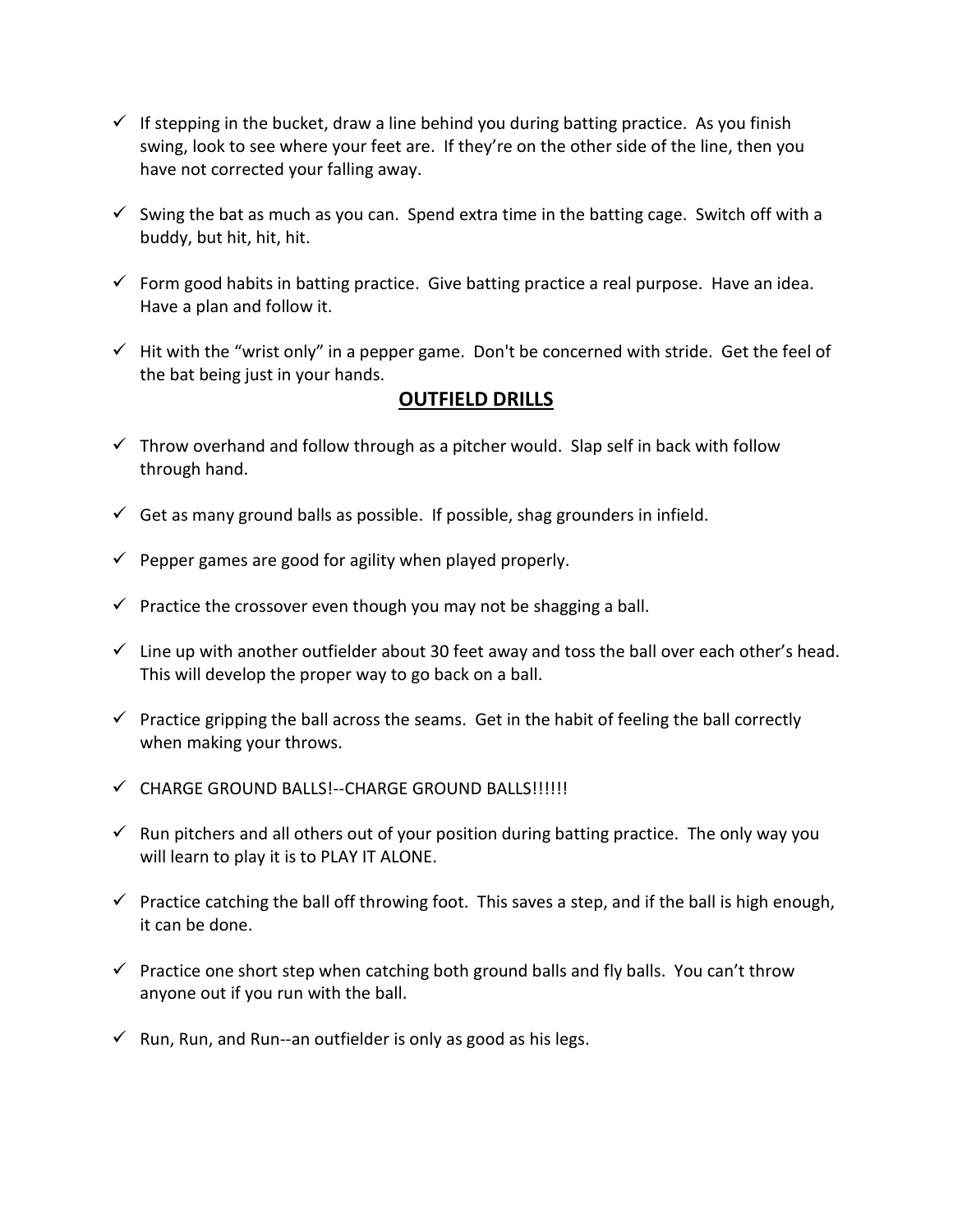# **Fielding Skills-Infielders**

- $\checkmark$  Get yourself in proper position to field the ball. Stay low with glove out and your back parallel to the ground. My doing this it protects the player and allows for quick body movement when pursuing grounders.
- $\checkmark$  When fielding the ball, go after the ball, stay in front of it, and use both hands. Don't wait for the ball come to you.
- Keep your eye on the ball. It is important to look the ball into the glove. There is more chance for injury if you turn your head. If you see a "hot" grounder that is not playable, knock it down to prevent any extra bases.
- $\checkmark$  Catch infield pop-ups over your head so you can keep your eye on it. Make sure to "call out" the pop-up to avoid collisions.
- $\checkmark$  When tagging the runner, keep both hands on the ball at all times.
- $\checkmark$  Minimize throws on a "run-down" play (maximum of two). Try to force the runner back to his original base.
- $\checkmark$  Remember.....an accurate throw is better than a strong one. Throw the ball to your fellow teammate's chest (letters on a jersey).
- $\checkmark$  Keep the throws low.
- $\checkmark$  Always talk to your teammates. It helps keep you alert and reinforces your pitcher's confidence.
- $\checkmark$  Always go for the sure out. The out is more important than the base runner.
- $\checkmark$  Back up other players when needed.

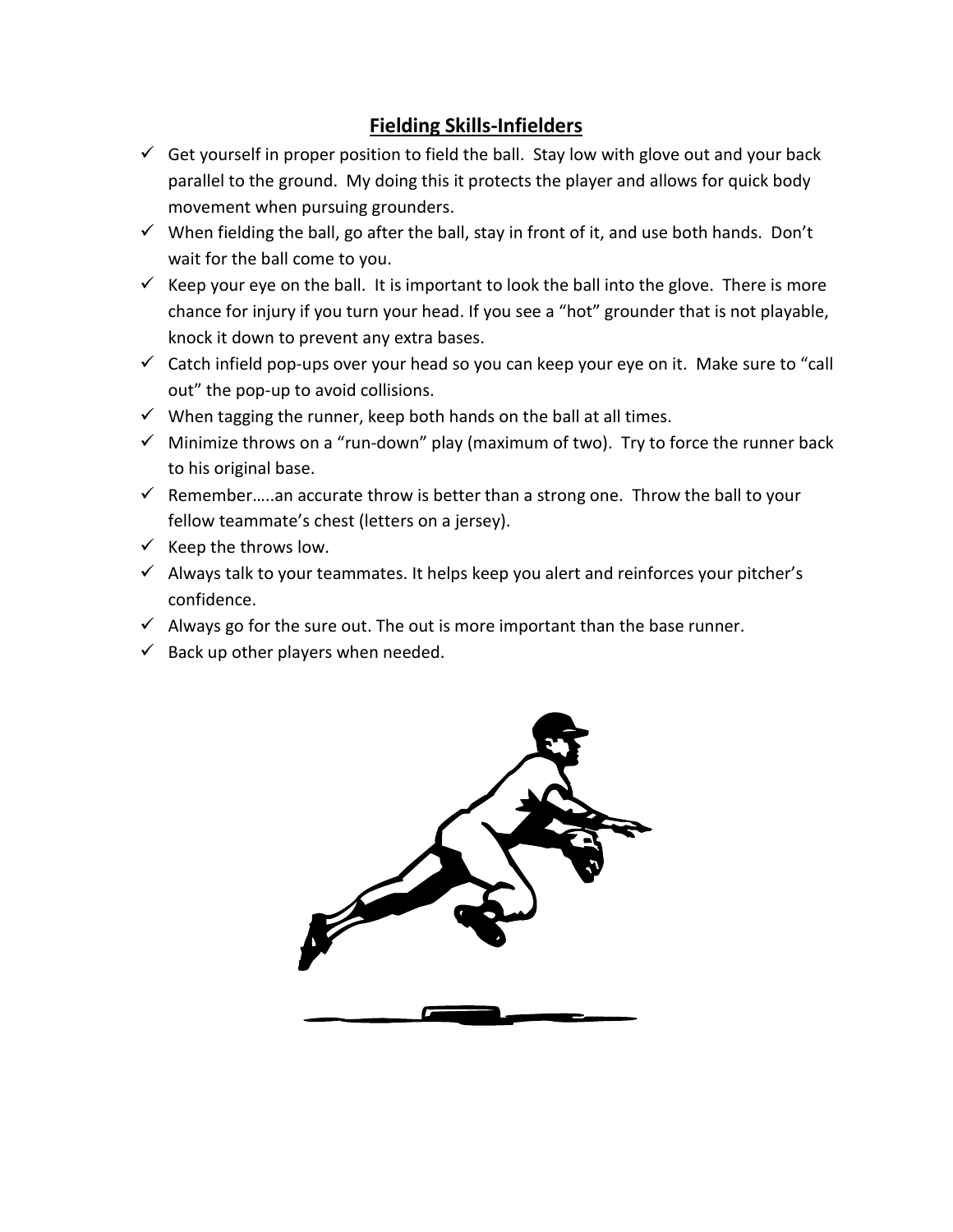# **Fielding Skills-Outfielders**

- $\checkmark$  Don't stand flat footed when the batter comes to the plate. Watch the ball closely and anticipate a hit to your field.
- $\checkmark$  When fielding the ball, always look to the cut-off man for instructions on where to throw the ball.
- $\checkmark$  Catch fly balls over your head so you can be in a good position to release a quick throw.
- $\checkmark$  When pursuing fly balls, keep your eye on the ball at all times.
- $\checkmark$  If a grounder is difficult to field, block it with your body to avoid extra bases.
- $\checkmark$  Keep throws low and bounce them to the infield if you can't reach it on the fly accurate.
- $\checkmark$  "Call out" all fly balls to avoid collisions.
- $\checkmark$  A glove with "an open web" is the preferred outfielders' glove because of maximum visibility.
- $\checkmark$  Back up your fellow outfielders in the even they miss the ball.

# **Fielding Skills-Catchers**

- $\checkmark$  Always be aware of your position behind home-plate.
- $\checkmark$  When squatting, their feet should be shoulder-width or a little more apart. And their weight should be on the balls of their feet.
- $\checkmark$  To hide their signals from the opponent, catchers should give signs close to their body. Hanging their glove hands below their glove-side knee will also help hide the signals.
- $\checkmark$  Always give the pitcher a large stationary target with their mitts.
- $\checkmark$  When blocking balls, the catcher's first priority is to stop the ball. To do this, the catcher should drop to both knees, place their glove between their legs, and keep their head down, and body in front of the ball.
- $\checkmark$  On foul balls behind the plate, catchers should visually locate the ball first. Next they should take off their mask and hold it until they get under the ball. Once they get underneath the ball, toss the mask to the side to catch the ball with both hands.
- $\checkmark$  When there are no runners on base and the batter hits a grounder, the catch must run to  $1<sup>st</sup>$  base on an angle and back up the  $1<sup>st</sup>$  base man.

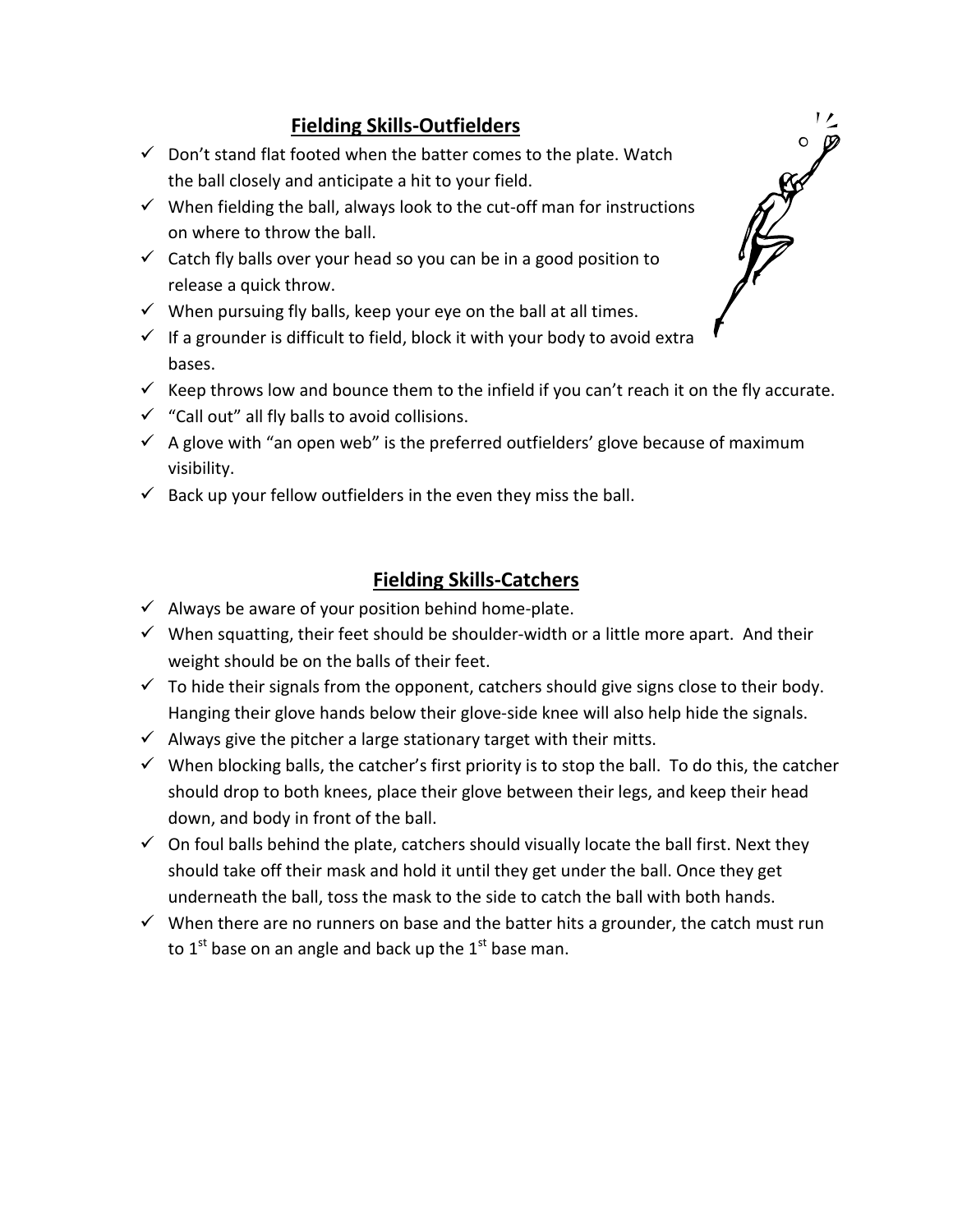# **Dealing with Parents**

Coaching a Youth League team is exciting and rewarding, but sometimes you may experience difficulty with parents. Some may want more playing for their child, while others may judge the coach's decisions. Here are a few thoughts to remember when dealing with parents:

- $\checkmark$  Always listen to their ideas and feelings. Remember they are interested and concerned because it is their children that are participating.
- $\checkmark$  Express appreciation for their interest and concern. This will make them more open and at ease with you.
- $\checkmark$  No coach can please everyone. Don't try.
- $\checkmark$  Know your objectives and do what is best for the team, not for the parents.
- Make certain all parents know **YOUR** ground rules. Set parent meetings before the start of the season.
- $\checkmark$  Resist unfair pressure. You are the coach and you make the final decisions.
- $\checkmark$  Most important be fair. If you treat all players equally you will gain respect.
- $\checkmark$  Be consistent!
- $\checkmark$  Handle any confrontation one on one. Don't be defensive. Don't argue with parents. Listen to their viewpoint and thank them.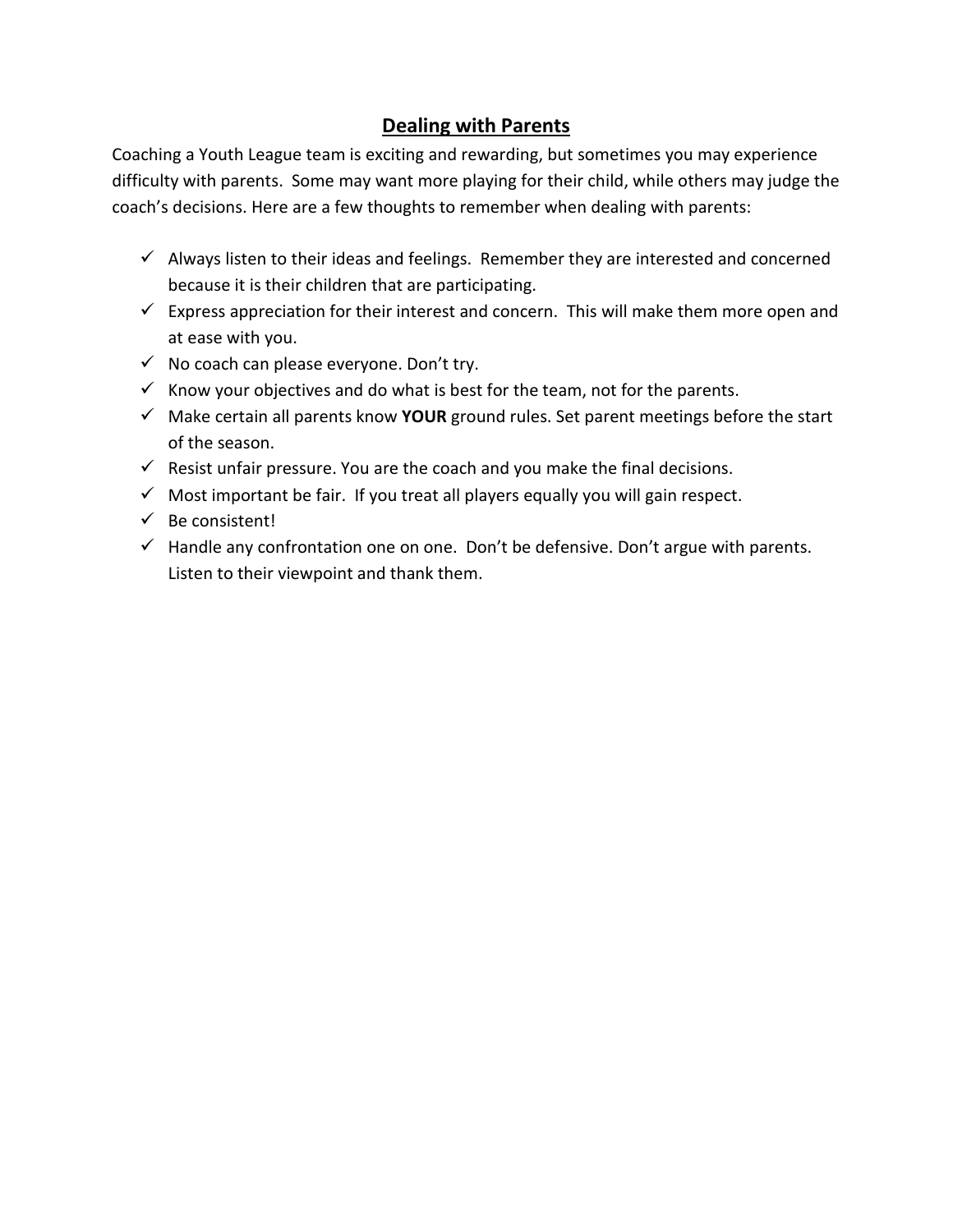## **Drills**

## **Tee Drill**

**Purpose-** learn how to drive through the ball, and consistently hit line drives

**Equipment-** bats, baseballs, hitting tee, backstop

## **Procedure**

- $\checkmark$  Place a ball on a tee about 10-20 feet in front of the backstop
- $\checkmark$  Have players pair up; one feeds (sets the ball on the tee) and the other hits
- $\checkmark$  Have the hitter hit line drives into the backstop

## **Key Points-**

- $\checkmark$  Adjusting the tee to different heights simulates hitting low and high pitches.
- $\checkmark$  If a player hits under the ball, he or she will hit the top of the backstop.
- $\checkmark$  If a player hits on top of the ball, he or she will hit a ground ball that rolls into or hits low on the backstop.

## **Top & Bottom Hand Isolation Drill**

**Purpose**- by isolating each hand you are training the hands individually to work together.

**Equipment**- bat, baseballs, backstop

## **Procedure**

- $\checkmark$  Have players pair up; one feeds (soft toss) and the other hits
- $\checkmark$  Player kneels opposite batter with a bucket of balls
- $\checkmark$  Player softly tosses balls into hitting zone of batter
- $\checkmark$  Batter is using a shorter bat or is choking up on his own bat
- $\checkmark$  Batter swing with only one hand, alternating hands

## **Key Points**

- $\checkmark$  By isolating each hand you are training the hands individually to work together.
- $\checkmark$  The drill helps people that are described as being dominant with a particular hand.
- $\checkmark$  It also is a step in the process of achieving correct muscle memory.

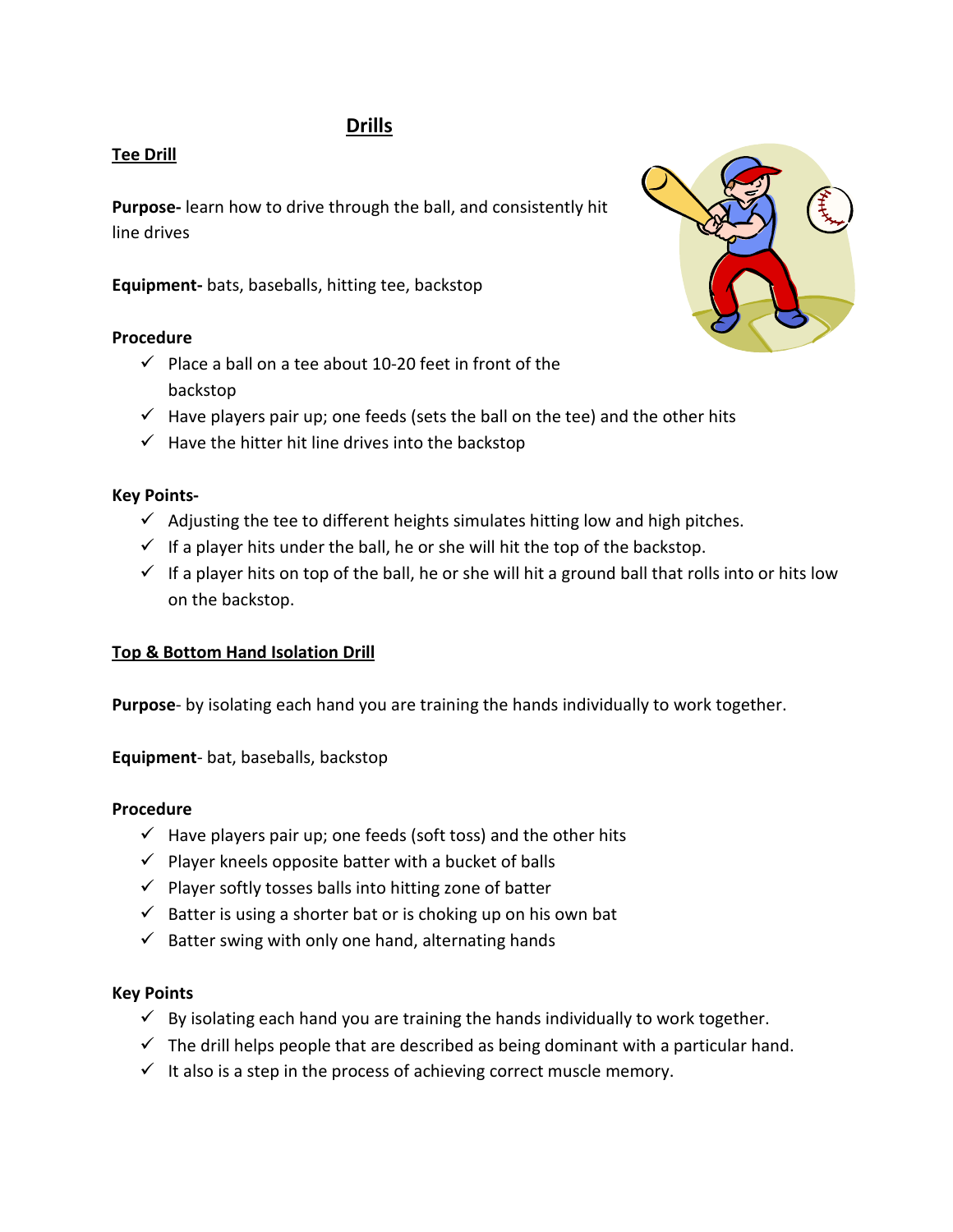## **Basketball Drill**

**Purpose-** learns how to drive through the ball, and follow through with your swing.

**Equipment-** bat, basketball (deflated), hitting tee, backstop

#### **Procedure-**

- $\checkmark$  Place a deflated basketball on a tee about 10-20 feet in front of the backstop
- $\checkmark$  The batter takes a normal swing and follows-through right through the basketball

#### **Key Points-**

- $\checkmark$  Make sure the basketballs are deflated
- $\checkmark$  Unless the player makes a good strong follow through, the ball will not go far

#### **Golf Whiffle Ball Drill**

**Purpose-** works on eye hand coordination (see the ball)

**Equipment-** stickball bat or broom handle, golf whiffle balls

#### **Procedure-**

- $\checkmark$  Have players pair up; one feeds (soft or fast toss) and the other hits
- $\checkmark$  Players softly tosses balls into hitting zone of batter or fast toss
- $\checkmark$  Have the hitter hit line drives into the backstop

#### **Key Points**

- $\checkmark$  Smaller diameter ball and bat makes for great coordination drill
- $\checkmark$  If a player hits under the ball, he or she will hit the top of the backstop
- $\checkmark$  If a player hits on top of the ball, he or she will hit a ground ball that rolls into or hits low on the backstop

#### **Pepper Drill**

**Purpose-** to have hitters develop better bat control and a short, quick swing. Batters can also practice bunting in pepper to improve bunting skills. Fielders work on short toss and fielding ground balls.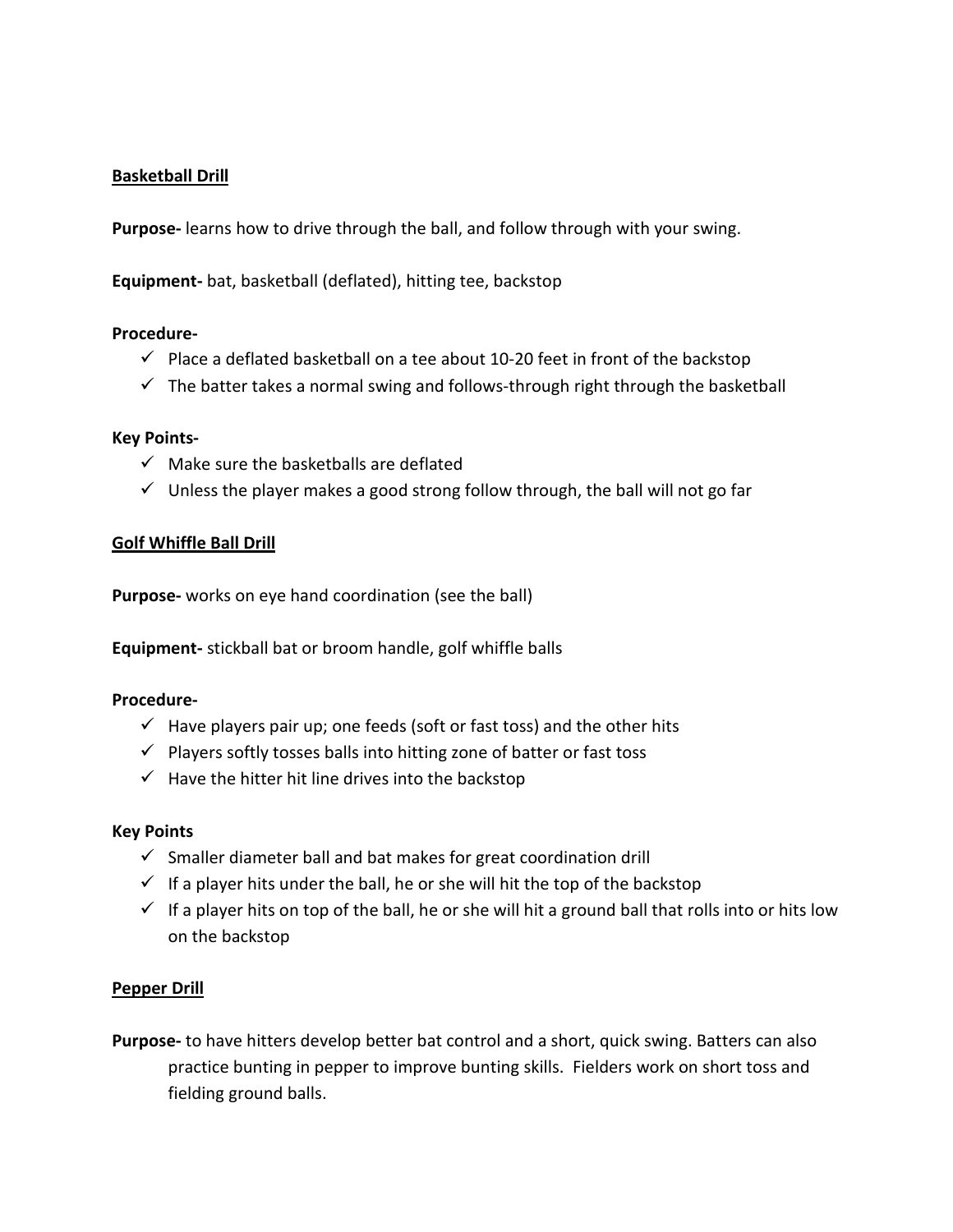## **Equipment-** bats, baseballs

#### **Procedure-**

- $\checkmark$  Have the player hitting stand approximately 22 feet away from three fielders, who position themselves two feet apart.
- $\checkmark$  The player should hit the ball using a short, quick, downward stroke. And hit the ball sharply with one or two hops (ground balls) to the fielders
- $\checkmark$  A fielder fields the ball and quickly tosses a half to three-quarter speed pitch back to be hit.
- $\checkmark$  The hitter should hit the ball where it is pitched
- $\checkmark$  Preferably use four players in this drill and not more than five

#### **Key points**

- $\checkmark$  Emphasize hitting inside pitches
- $\checkmark$  Have batters hit the pitches in the middle to the fielder directly in front of them
- $\checkmark$  Outside pitches should go to the fielder to the right (for a right-handed batter)

## **Soft Toss Drill**

**Purpose-** works on eye hand coordination, more batting reps

**Equipment-** bats, baseballs, backstop

#### **Procedure-**

- $\checkmark$  Have players pair up; one feeds (soft toss) and the other hits
- $\checkmark$  Player kneels opposite batter with a bucket of balls
- $\checkmark$  Player softly tosses balls into hitting zone of batter
- $\checkmark$  Have the hitter hit line drives into the backstop

## **Key Points**

- $\checkmark$  Live hitting with out the need of a batting tunnel or field
- $\checkmark$  If a player hits under the ball, he or she will hit the top of the backstop
- $\checkmark$  If a player hits on top of the ball, he or she will hit a ground ball that rolls into or hits low on the backstop

## **2 Ball Soft Toss Drill**

**Purpose-** works on eye hand coordination, more batting reps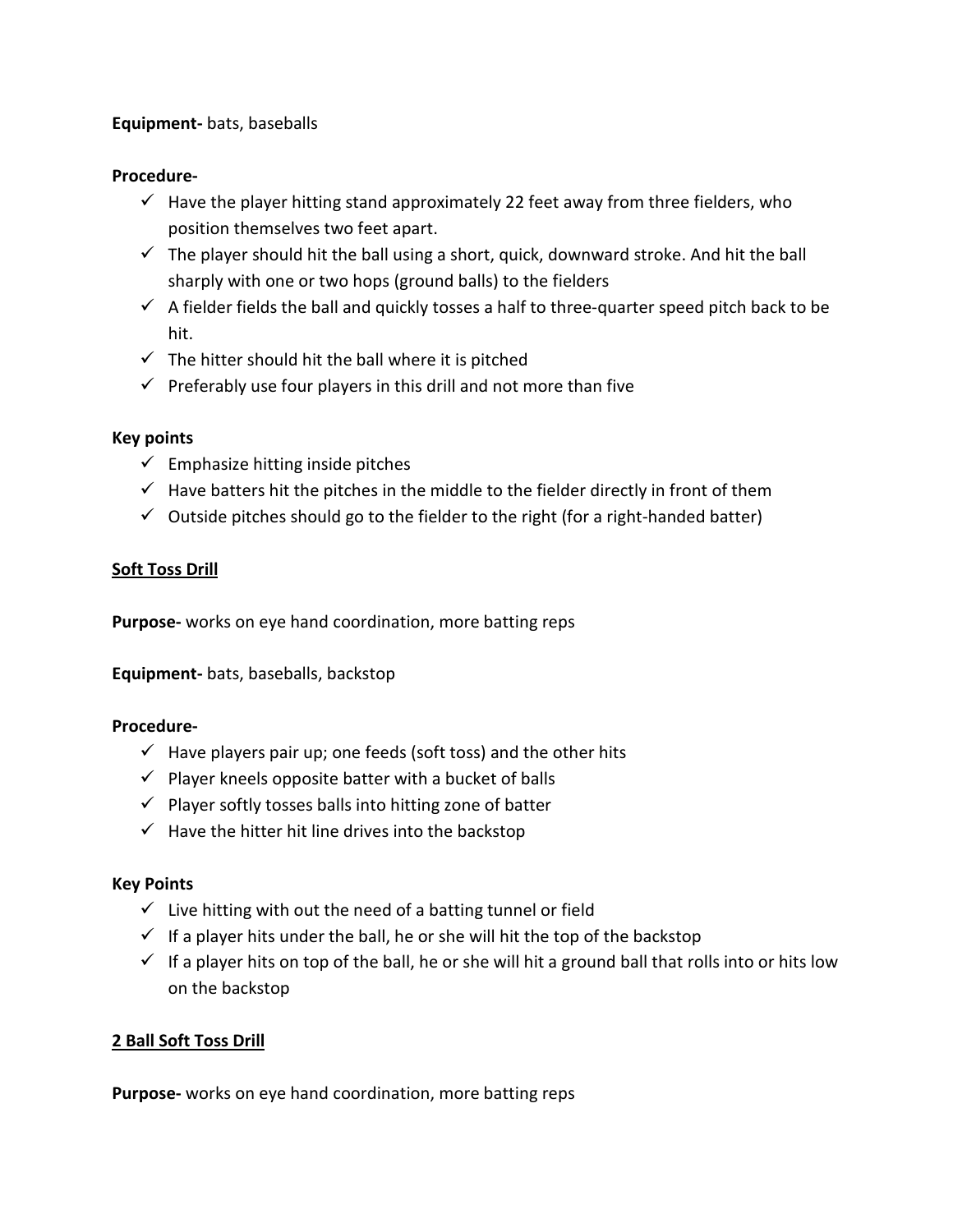**Equipment-** bats, baseballs, backstop

## **Procedure-**

- $\checkmark$  Have players pair up; one feeds (soft toss) and the other hits
- $\checkmark$  Player kneels opposite batter with a bucket of balls
- $\checkmark$  Player softly tosses 2 balls into hitting zone of batter
- $\checkmark$  Player calls top or bottom ball as balls are released
- $\checkmark$  The hitter hits the called ball into the fence

#### **Key Points**

- $\checkmark$  The hitter learns to concentrate and keep the weight back
- $\checkmark$  Live hitting with out the need of a batting tunnel or field
- $\checkmark$  If a player hits under the ball, he or she will hit the top of the backstop
- $\checkmark$  If a player hits on top of the ball, he or she will hit a ground ball that rolls into or hits low on the backstop

#### **Tennis Ball Drill**

**Purpose-** eye hand coordination

**Equipment-** bat, tennis balls

#### **Procedure-**

- $\checkmark$  Have players pair up; one feeds (soft toss) and the other hits
- $\checkmark$  Player can feed tennis balls to batter soft toss style or bouncing
- $\checkmark$  The batter takes a normal swing and follows-through right
- $\checkmark$  Have the hitter hit line drives into the backstop

#### **Key Points**

- $\checkmark$  Bouncing balls are more challenging
- $\checkmark$  You can also do a walking toss where the player walks along the batter and bounce the balls to the hitter. Very challenging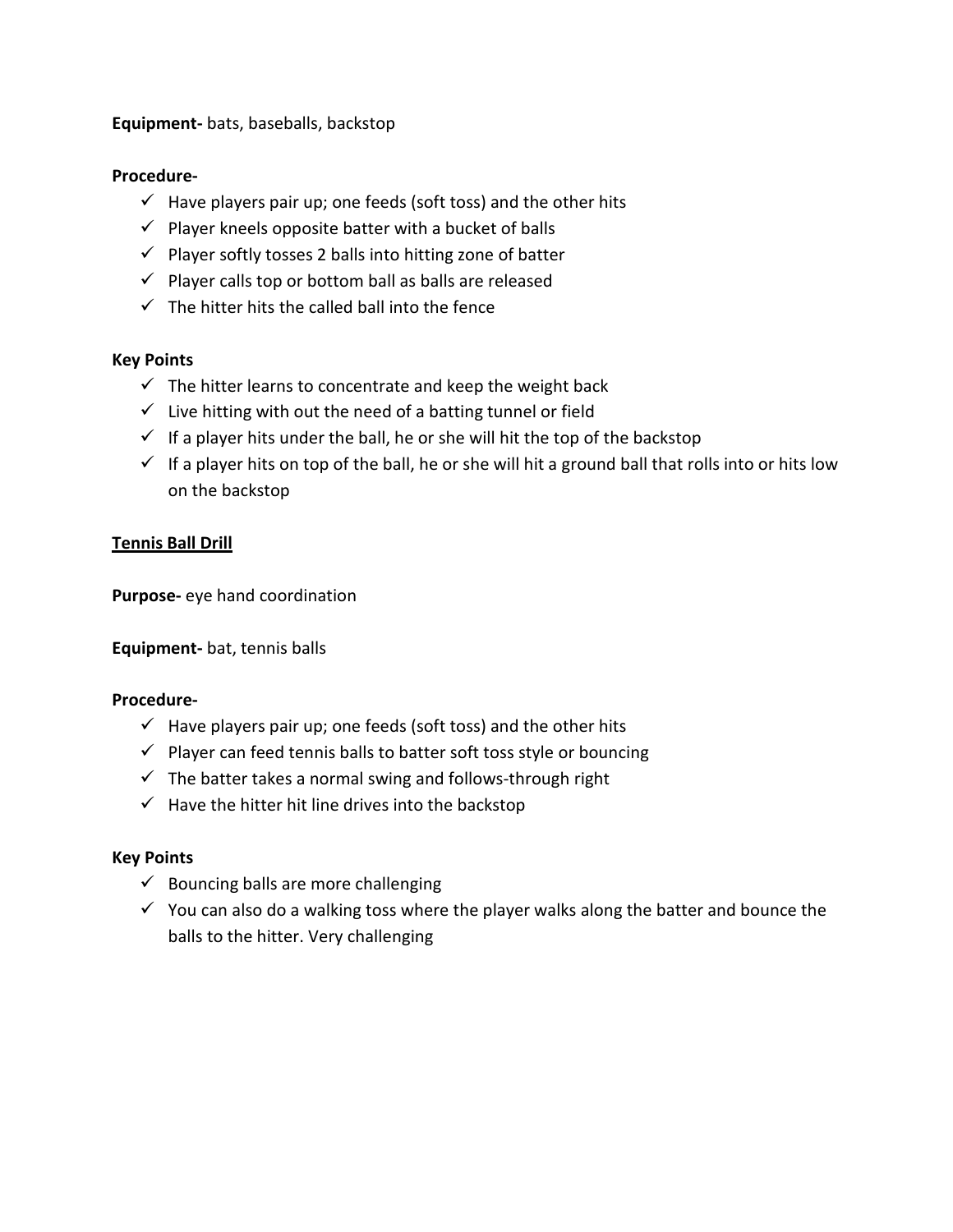## **First & Third Drill**

**Purpose-** works first & third situation and both the offense and defense

## **Equipment-** baseballs and field

#### **Procedure-**

- $\checkmark$  Split up your team into two teams with complete infield
- $\checkmark$  One of the teams will play defense in the field, while the other team runs the bases.
- $\checkmark$  The team running the bases will begin with a runner on both first and third, with the object being to scored a run
- $\checkmark$  Defensively, the object is to stop the runner from scoring while also attempting not to give the runner second base on an easy steal

#### **Key points**

- $\checkmark$  The catcher calls the play before the pitcher pitches the ball
- $\checkmark$  The runner on first has only three pitches in which he must attempt to steal second base
- $\checkmark$  A successful steal of second base will be worth one point, and a run scored will be worth three points
- $\checkmark$  You need to work on defensive & offensive strategies before running this drill

#### **Base Advance Drill**

**Purpose-** runners to learn how to take the extra base. Fielders to challenge the runner

**Equipment-** baseball field, fungo, baseballs, helmets

#### **Procedure-**

- $\checkmark$  Players put on helmets and line up at home
- $\checkmark$  Nine players with warm, loose arms take the field. (you can also use just outfielders)
- $\checkmark$  A coach stands at home with a fungo bat and plenty of baseballs
- $\checkmark$  As the coach hits the ball into the outfield on the ground, a players runs to first rounds the bag, and reads the outfielder. The runners can stay at first or try to advance to second

#### **Key Points-**

- $\checkmark$  A coach in the outfield can make sure the outfielders don't break in too early
- $\checkmark$  Outfielders can also work on their defensive skills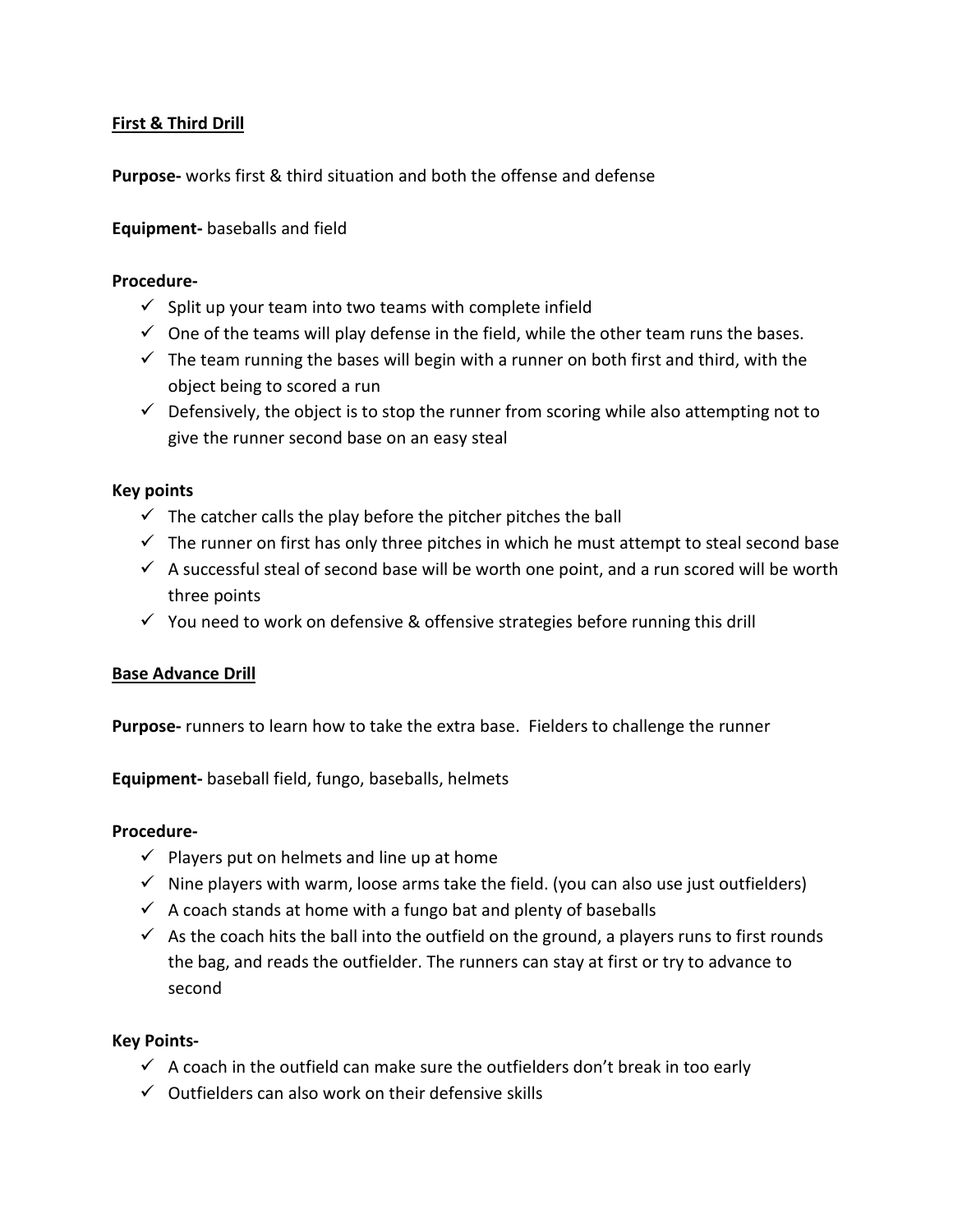$\checkmark$  Runners should run hard between home and first, anticipating going to second base

## **Batting Practice Drill**

**Purpose-** to practice defensive situations that may cause a fielder difficulty

**Equipment-** baseball field, bats, baseballs

## **Procedure-**

- $\checkmark$  During batting practice, place your outfielders in exaggerated defensive positioning to create numerous specific defensive situations
- $\checkmark$  Work each hit ball as a live game situation
- $\checkmark$  Runners work on proper base advancing skills

## **Key Points**

- $\checkmark$  Stress the importance of approaching the drill as if it were a game situation
- $\checkmark$  Be specific in where you play the outfielder in order to exaggerate a particular weakness.
- $\checkmark$  Take every opportunity to emphasize mental toughness and getting a good jump

## **Cutoff and Relay Drill**

**Purpose-** to work on the mechanics of relay and cutoff skills and show players how they can contribute to a team defense

**Equipment-** baseball field, baseballs

- $\checkmark$  Place a team on the field
- $\checkmark$  Each infielder has a ball (expect for the pitcher and catcher)
- $\checkmark$  Stand in shallow outfield and call out the number of runners on base
- $\checkmark$  Each infielder, one at a time, calls out the number of outs and throws a simulated hit to the outfield, anything from a single or double to a sure out.
- $\checkmark$  The drill starts with the third baseman, and the other infielders wait until the previous cutoff or relay play is complete before taking a turn.
- $\checkmark$  The catcher directs the cutoff players to their positions and calls the play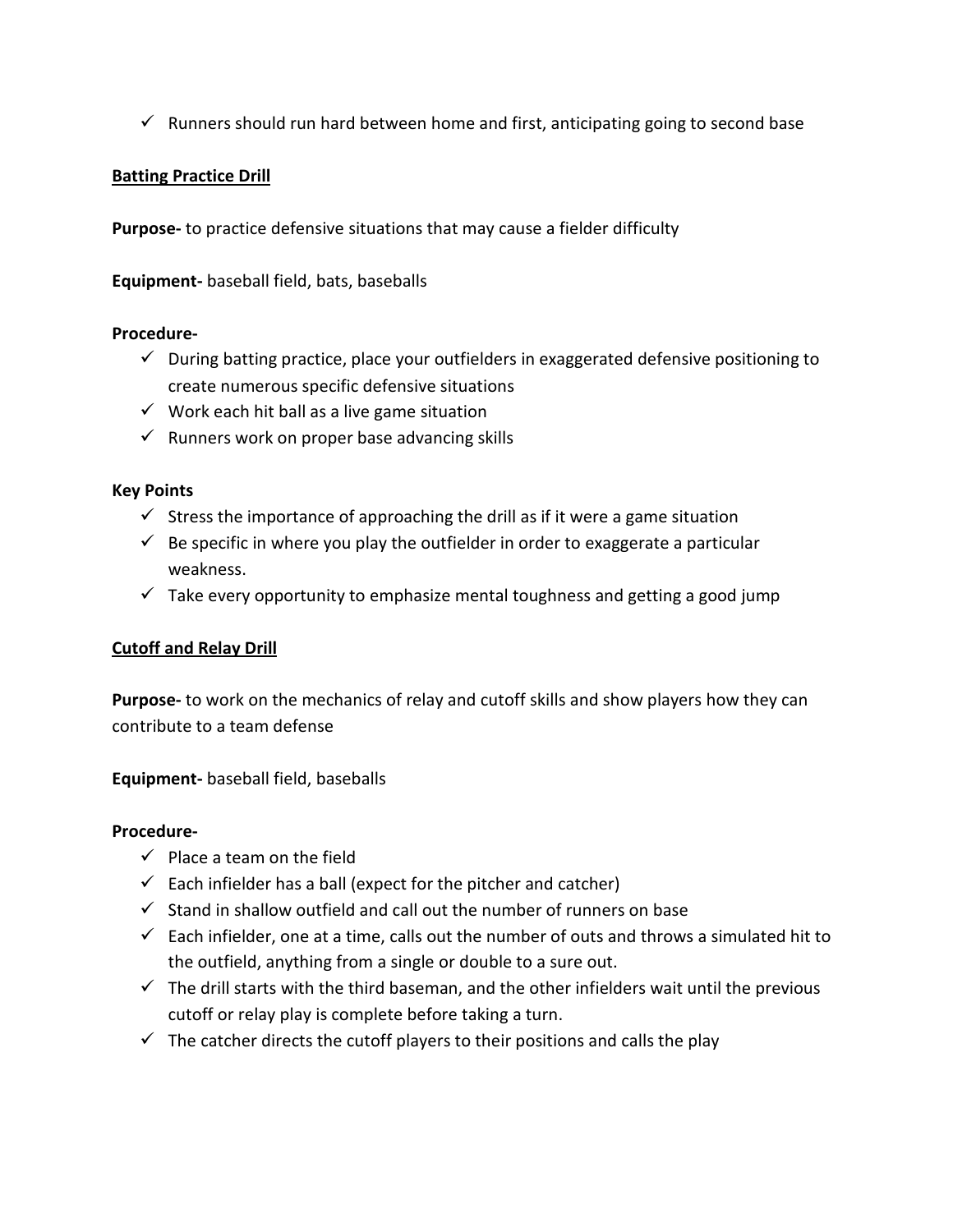## **Key Points**

- $\checkmark$  Use every base running situation possible to practice the spectrum of cutoff and relay plays.
- $\checkmark$  Watch each infielder's and outfielders throwing, catching and fielding mechanics, and check that each player makes the proper choice about where to throw the ball.

## **Relay Line Drill**

**Purpose-** to improve relay technique

**Equipment-** baseball field, baseballs

#### **Procedure-**

- $\checkmark$  Using all your infielders, line them up in a straight line from home plate to a spot in the outfield near the fence, separating them by approximately 90 to 120 feet.
- $\checkmark$  An outfielder then will start the drill by picking up the ball near the fence and delivering the throw to the first infielder.
- $\checkmark$  Each infielder will then complete the relay technique to the next infielder until the ball reaches home plate

#### **Key Points**

 $\checkmark$  It is important that each infielder handles the ball and exhibits both visual and verbal communication, coupled with proper footwork.

#### **Slow Roller Drill**

**Purpose-** to work on the first basemen's and third basemen's abilities to field slow rollers and bunts

**Equipment-** baseball field, baseballs

- $\checkmark$  Place five to six baseballs in a straight line from home plate moving out toward third base, beginning about 20 feet from the home late area
- $\checkmark$  Balls are about three to four steps apart
- $\checkmark$  The third basemen reacts to each ball as if it is a bunted ball

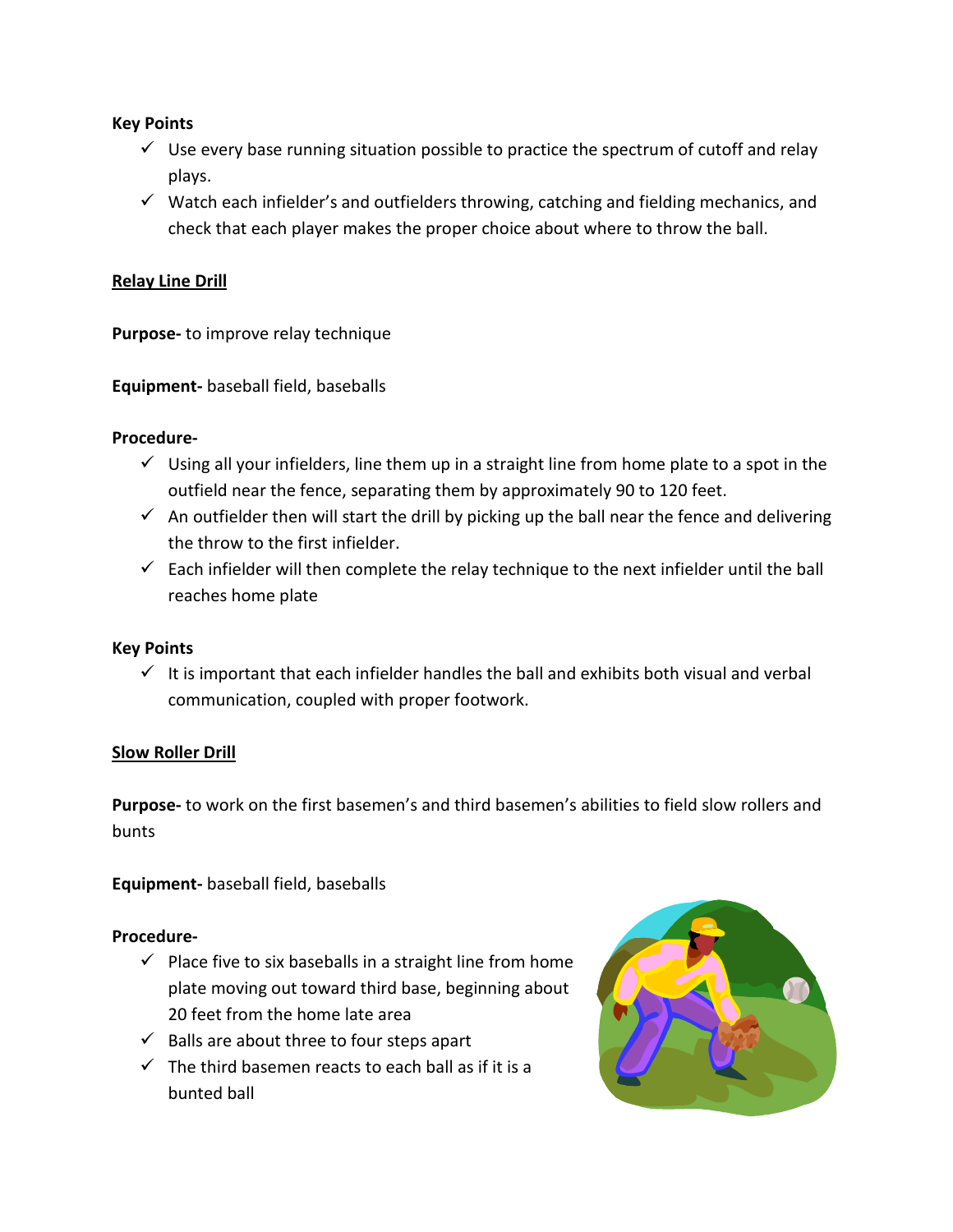$\checkmark$  Drill the first basemen by placing balls up the first base line in a similar manner

## **Key Points**

- $\checkmark$  Stress the importance of your third basemen catching the ball off his or her right foot and throwing in the same manner
- $\checkmark$  For drill purposes, have your players field the ball with both hands, although quite often when a ball is not moving, its acceptable to let them field bare-handed this could be a variation in this drill

## **Long Toss Drill**

**Purpose-** to develop arm strength and incorporate the technique of running through a fly ball or ground ball to get maximum power into the throw

**Equipment-** baseball field, bats, balls

#### **Procedure-**

- $\checkmark$  Once the outfielders' arms are loose, ask them to play catch from approximately 200 to 300 feet, depending on the athletes.
- $\checkmark$  The coach should distinguish between long catch and rainbow catch
- $\checkmark$  For long catch, players are to throw a long distance, but also to keep the throw low to the ground as if a cutoff man might need to cut the throw off

#### **Key points**

- $\checkmark$  Check throwing form and accuracy
- $\checkmark$  If players are using poor mechanics and are wild in their throws, shorten the distance and correct the flaws before building up to longer throws.

## **Bucket Drill**

**Purpose-** work on ground ball fielding

**Equipment-** bat, bucket of baseballs, and extra bucket

- $\checkmark$  Coach is at home with bucket of balls
- $\checkmark$  Players all line up at an infield position
- $\checkmark$  Place empty bucket at second base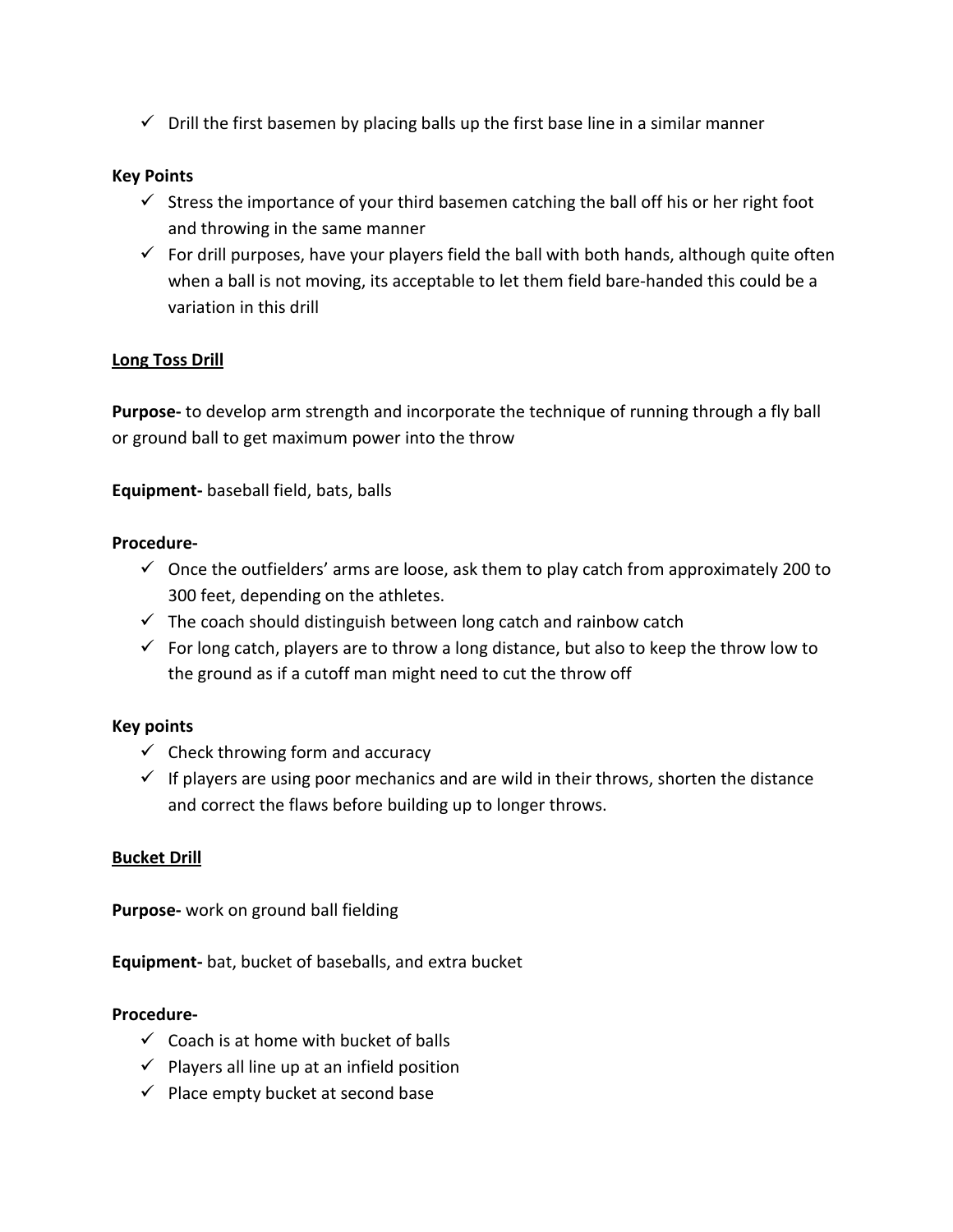- $\checkmark$  Coach hits ground balls to players, who field the ball cleanly
- $\checkmark$  Player runs ball to bucket and goes to the back of the line
- $\checkmark$  Repeat

## **Key Points**

- $\checkmark$  Emphasize proper fielding techniques
- $\checkmark$  Does not overwork throwing arm while getting lots of fielding in

## **Accuracy Drill**

**Purpose-** work on throwing accuracy

## **Equipment-** baseballs

#### **Procedure-**

- $\checkmark$  Players pair off and line up 20-30 feet apart at first
- $\checkmark$  You can have 1 pair or as many as you like
- $\checkmark$  Record accuracy as a point system
- $\checkmark$  Use a simple three point system, but you set it up any way you like
- $\checkmark$  A throw from the head region around the side and down to the waist is worth the three point
- $\checkmark$  A throw that is easy to catch, but requires the player to fully extend his arms is worth two points
- $\checkmark$  A throw which requires the players to step to make the catch is worth one
- $\checkmark$  A uncatchable throw is worth zero
- Set a point total, say 10-20, and let them go for it

#### **Key points**

- $\checkmark$  Emphasize proper throwing techniques
- $\checkmark$  This helps the player who is throwing to focus on the chest area of the target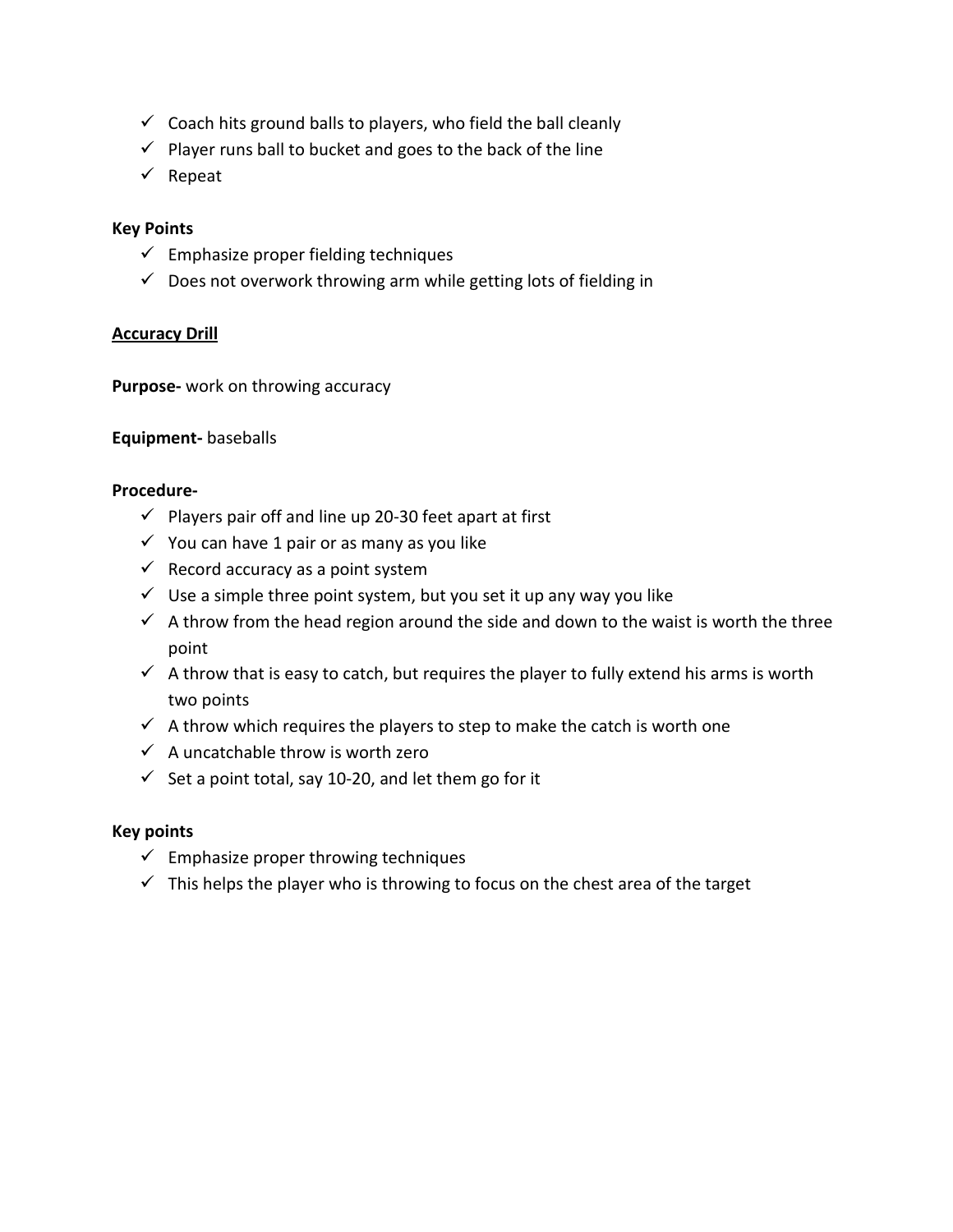## **Around the bucket drill**

**Purpose-** helps players learn to field through the ball and work on ground ball fielding

**Equipment-** bucket of baseballs and extra bucket

#### **Procedure-**

- $\checkmark$  Fielder lines up at shortstop
- $\checkmark$  Place empty bucket about 5 feet in front of the fielder
- $\checkmark$  Coach is near pitchers mound
- $\checkmark$  Coach rolls ground balls at the bucket
- $\checkmark$  Player will circle around the bucket ( on the third base side) field the ball and keep his momentum moving to 1B
- $\checkmark$  As the fielder gets better at this, the coach should roll the ball harder at the bucket to force fielder to move his feet quicker to get into proper position

#### **Key Points**

- $\checkmark$  Player learns to field through the ball
- $\checkmark$  Emphasize proper fielding techniques

#### **Base Advance Drill**

**Purpose-** runners learn how to take the extra base. Fielders challenge the runners

**Equipment-** baseball field, fungo, baseballs, helmets

#### **Procedure-**

- $\checkmark$  Players put on helmets and line up at home
- $\checkmark$  Nine players with warm, loose arms take the field. (you can also use just outfielders)
- $\checkmark$  A coach stands at home with a fungo bat and plenty of baseballs

#### **Key Points**

- $\checkmark$  A coach in the outfield can make sure the outfielders don't break in too early
- $\checkmark$  Outfielders can also work on their defensive skills
- $\checkmark$  Runners should run hard between home and first, anticipating going to second base
- $\checkmark$  Runners should work on learning which hits they can take the extra base on

#### **Hockey drill**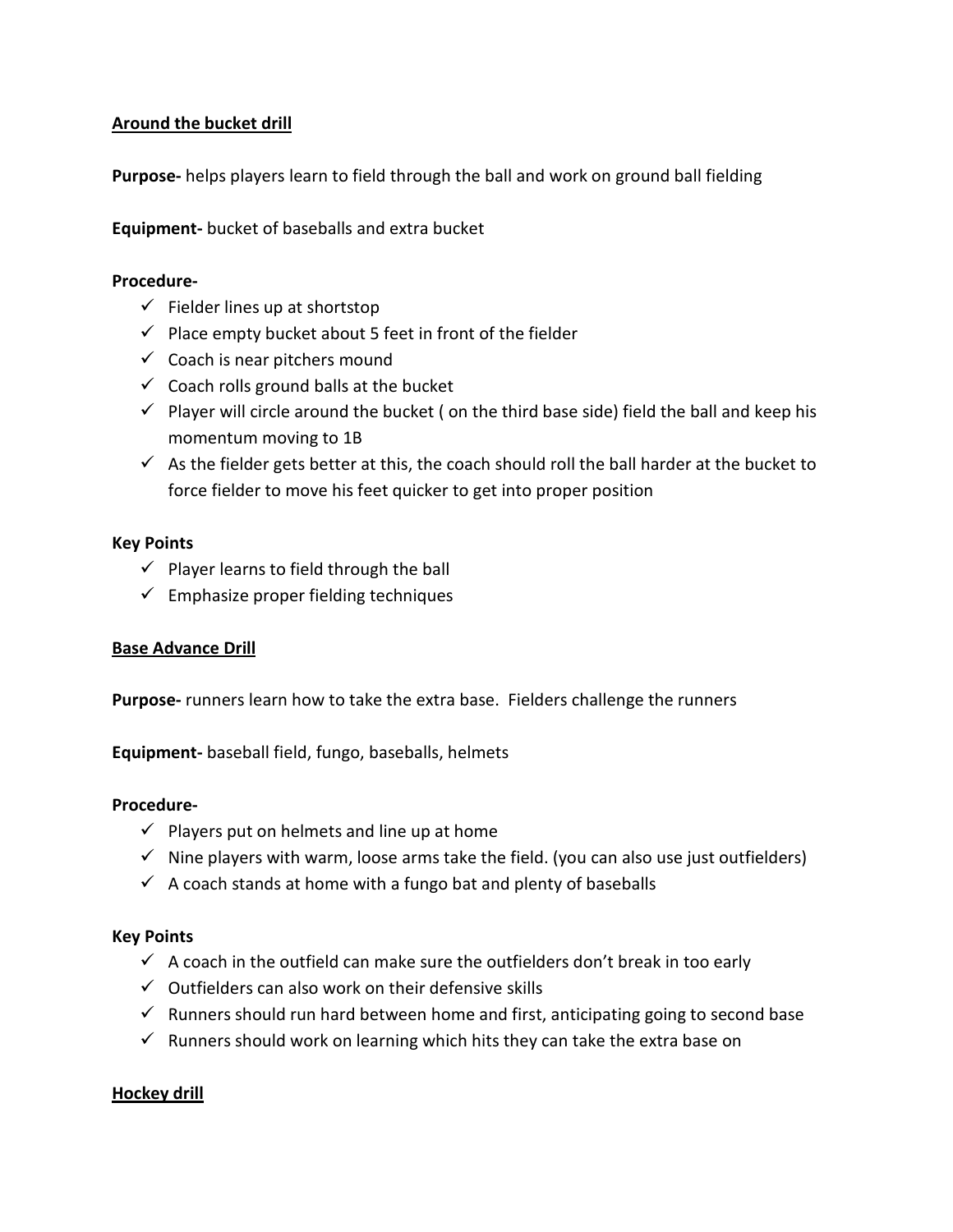**Purpose-** to practice fielding fundamentals and game reactions in situations where players can't predict the bounce of the ball.

**Equipment-** backstop, baseballs, fungo bat

#### **Procedure-**

- $\checkmark$  Separate players into two teams, and put one team on each side of the backstop, which serves as a goal
- $\checkmark$  Each team rotates a "goalie" to defend the goal (about 10 feet wide)
- $\checkmark$  The coaches hit ground balls in an attempt to score on the goalies

## **Key Points**

- $\checkmark$  Start out slowly and increase the tempo as the game continues
- $\checkmark$  Make sure the players field the ball out in front of the body and that the head is down or the ball as it enters the mitt

## **Target Drill**

**Purpose-** to help players learn the proper release point for throws of various distances and increase their throwing accuracy.

**Equipment-** baseballs, backstop

#### **Procedure-**

- $\checkmark$  Players stand about 10 feet from the backstop with a number of balls. Create a series of targets at different heights on the backstop (towels work well)
- $\checkmark$  Executing the proper fundamentals, the players practice their release point by trying to hit the targets
- $\checkmark$  Players retrieve their own balls
- $\checkmark$  Increase distance (15,20,25, feet) after successful throws

## **Key Points**

- $\checkmark$  You can have four or five stations going at the same time, if you use both sides of the backstop
- $\checkmark$  Watch that your players throw the ball over the top rather then sidearm
- $\checkmark$  Players should stride toward the target
- $\checkmark$  This leads to proper follow-through and less strain on the arm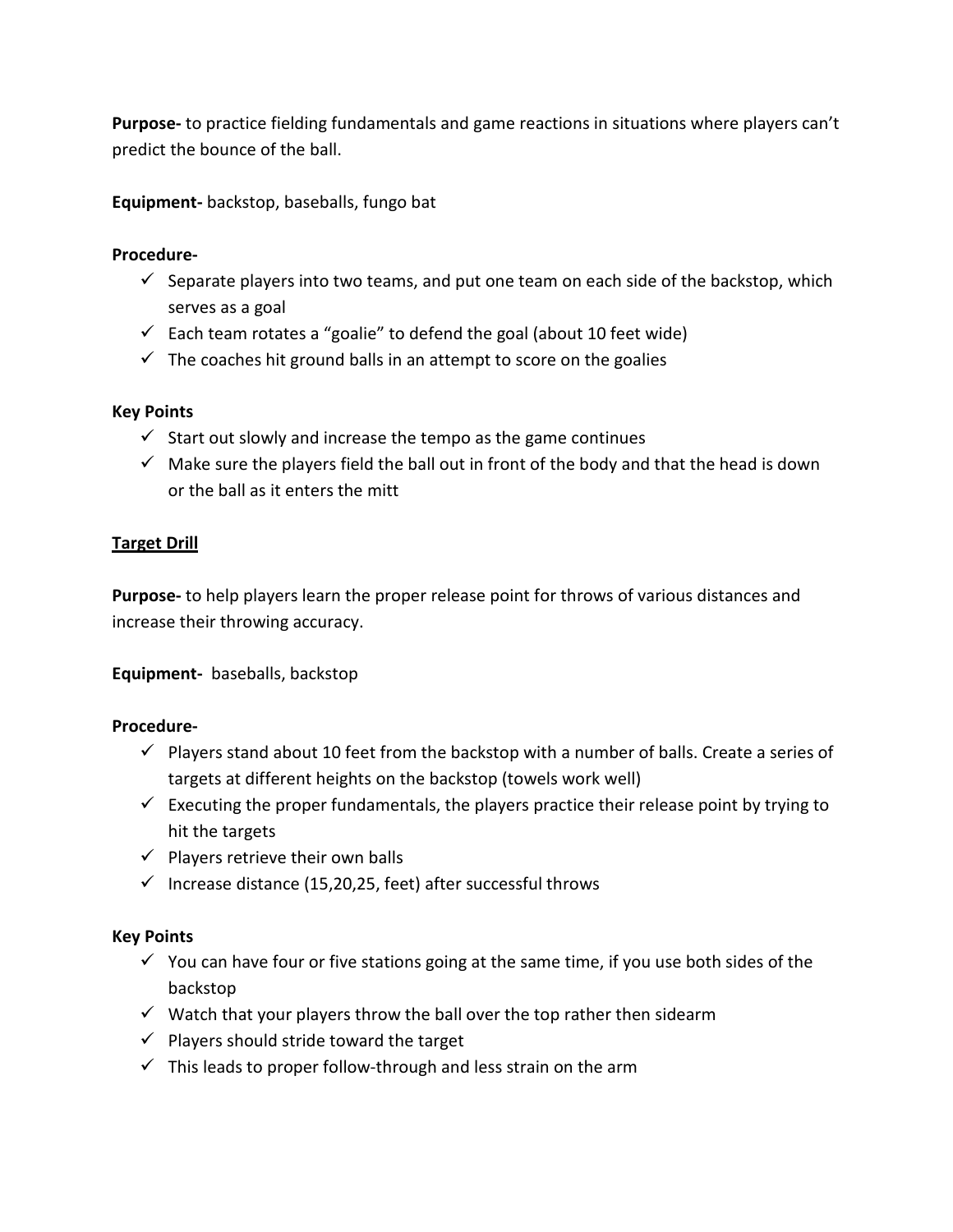## **Circle drill**

**Purpose-** to develop the ability to complete underhand and backhand feeds on double plays

**Equipment-** baseball field, baseballs

#### **Procedure-**

- $\checkmark$  Place four or more players in a circle approximately 15 feet apart, and have them toss the ball underhanded around the circle, beginning with the partner on the immediate left
- $\checkmark$  After one minute, have the players to reverse direction and perform the drill to the right

#### **Key points**

 $\checkmark$  Emphasize movement following the throw, as well as making good, chest high feeds

#### **Short Toss Drill**

**Purpose-** to provide numerous controlled repetitions in order to develop defensive techniques for outfielders

**Equipment-** baseball field, bats, balls

#### **Procedure-**

- $\checkmark$  From a short distance, the coach tosses the ball in a manner similar to desired defensive situations
- $\checkmark$  Having several baseballs enhances the repetitive aspect
- $\checkmark$  The numerous repetitions enhance footwork, movement toward the ball and the player's jump

#### **Key Points-**

- $\checkmark$  Make sure players are using the proper technique
- $\checkmark$  Be mindful to incorporate mental toughness

#### **Bucket Drill 2**

**Purpose-** work on ground ball fielding, throwing accuracy

**Equipment-** bat, bucket of baseballs, extra garbage can size bucket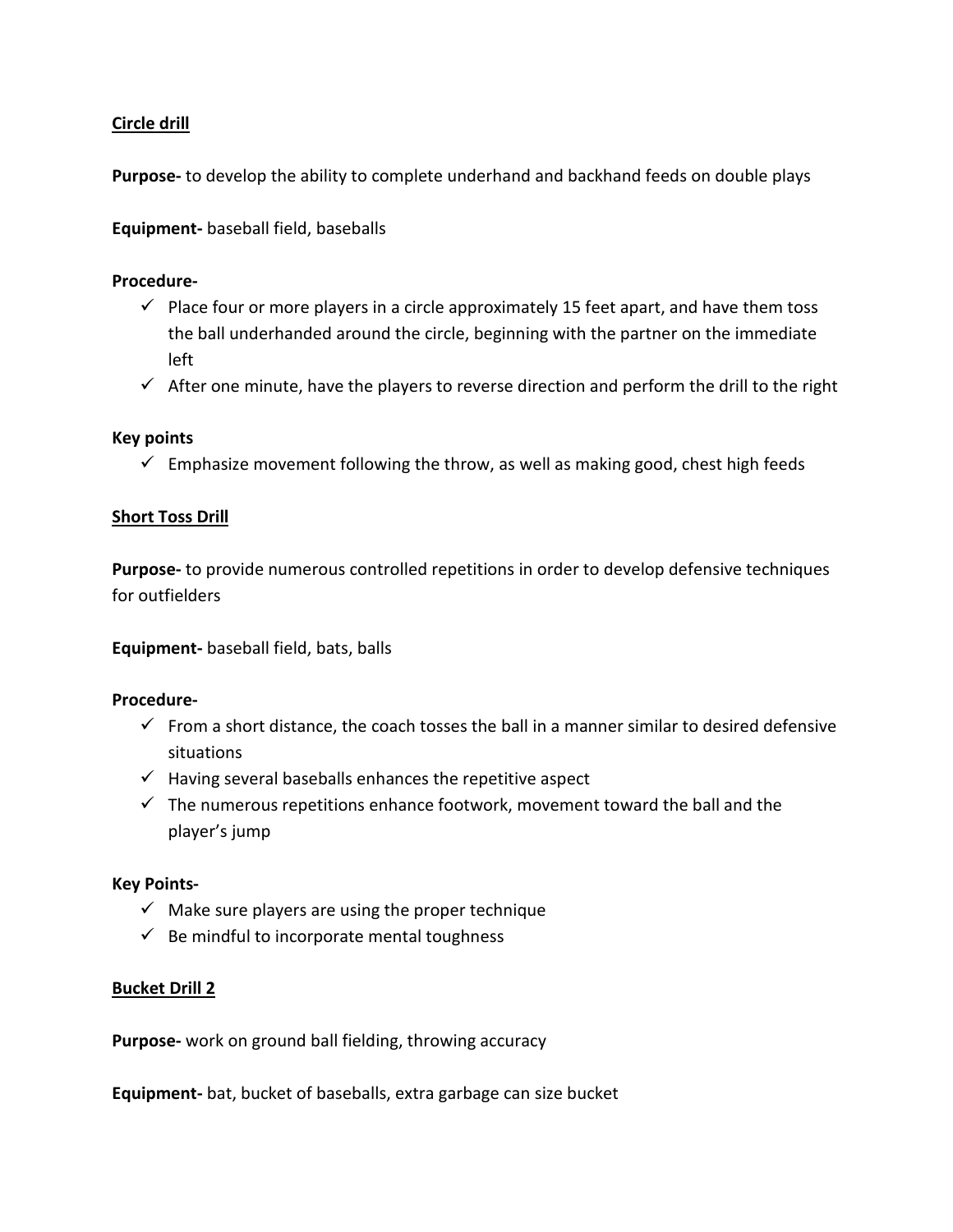## **Procedure-**

- $\checkmark$  Coach is at 2<sup>nd</sup> base with bucket of balls
- $\checkmark$  Place a large garbage pail (33 gallons or larger size) on its side, atop home plate so that the opening is facing the diamond
- $\checkmark$  Players make 2 lines in right and left field
- $\checkmark$  Have the first two players in each line break away from their groups and assume a normal ready fielding position
- $\checkmark$  Throw a soft pop fly into the air for the fielders to catch
- $\checkmark$  After the catch, they crow hop and throw the ball at cutoff height to home plate
- Instruct them to throw the ball into the bucket with the ball bouncing once or twice prior hitting home plate
- $\checkmark$  Each throw the players rotate.

## **Key Points-**

- $\checkmark$  Emphasize proper fielding techniques
- $\checkmark$  Set up beneath the ball with momentum going forward toward plate as the catch is made
- $\checkmark$  Catch the ball above the bill of the cap slightly off-center toward the throwing shoulder; glove fingers are pointed to the sky (not turned toward the horizon)

## **Cone Drill**

**Purpose-** to develop mobility and coordination in fielding

**Equipment-** baseball, cones

#### **Procedure-**

- $\checkmark$  Place 4 or 5 cones in a straight line, 5 feet apart
- $\checkmark$  Coach or player kneels about 10 feet away from cones
- $\checkmark$  Players line up at one end of the line of cones
- $\checkmark$  One at a time the players step up to field balls that are thrown by the coach
- $\checkmark$  Coach throws balls into each "fielding area" created by the cones
- $\checkmark$  The players step up to field first ball, then step back, side step into next "fielding area" and step up to field next ball, and continue through all the cones

#### **Key Points-**

 $\checkmark$  Emphasize fluid movement in and out of the "fielding area"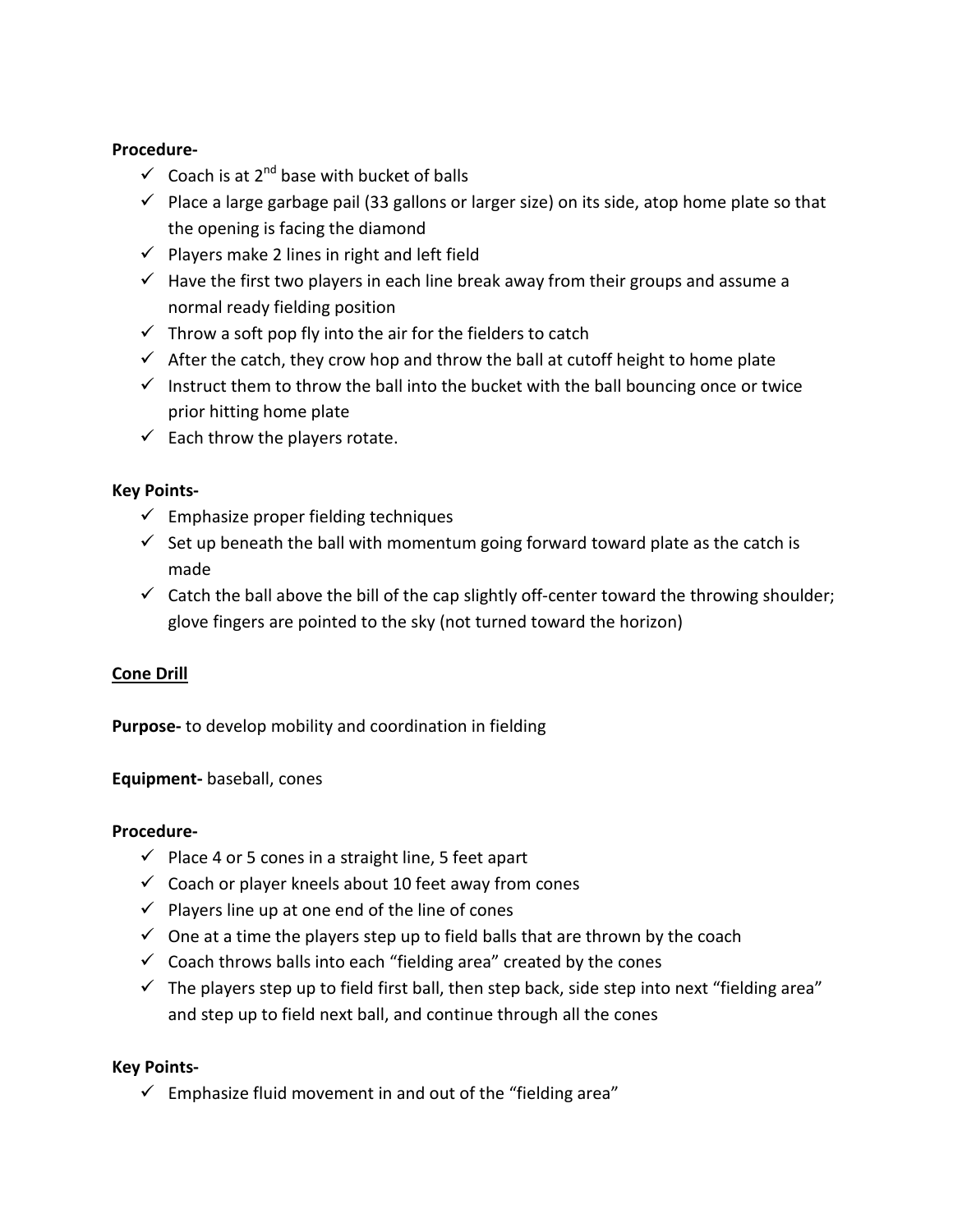- $\checkmark$  Perform proper fielding techniques
- $\checkmark$  Speed up the drill as players perform better

## **Exchange Drill**

**Purpose-** to achieve numerous repetitions of a catcher's throwing position and release

**Equipment-** baseball, catcher's gear

#### **Procedure-**

- $\checkmark$  Each day, once your catcher's are loose, they should approach every ball as if it were a steal attempt
- $\checkmark$  Monitor your catcher's foot movement toward the ball and the exchange of the ball from glove to throwing hand

#### **Key Points-**

- $\checkmark$  The key in this drill is being sure the catcher's hands do not drop below the letters of the uniform as he or she takes the ball back to his or her release point
- $\checkmark$  As a variation, long catch can also be incorporated daily to develop arm strength, quick feet toward the ball, and the exchange of the ball from glove to throwing hand

#### **One Knee Toss Drill**

**Purpose-** to achieve numerous repetitions of a catcher's throwing position and release

**Equipment-** bucket of baseballs, catcher's gear, field

#### **Procedure-**

- $\checkmark$  Catcher at home plate
- $\checkmark$  Coach a few feet in front on one knee
- $\checkmark$  Coach will toss ball to catcher who is already in their stance
- $\checkmark$  The catcher will catch the ball and execute proper throwing footwork and throw to another player at  $2^{nd}$  or  $3^{rd}$  base

#### **Key Points-**

- $\checkmark$  Being on one knee and tossing the ball will allow the coach to put the ball exactly where they want to work.
- $\checkmark$  This will assist the catcher in working on both types of throwing footwork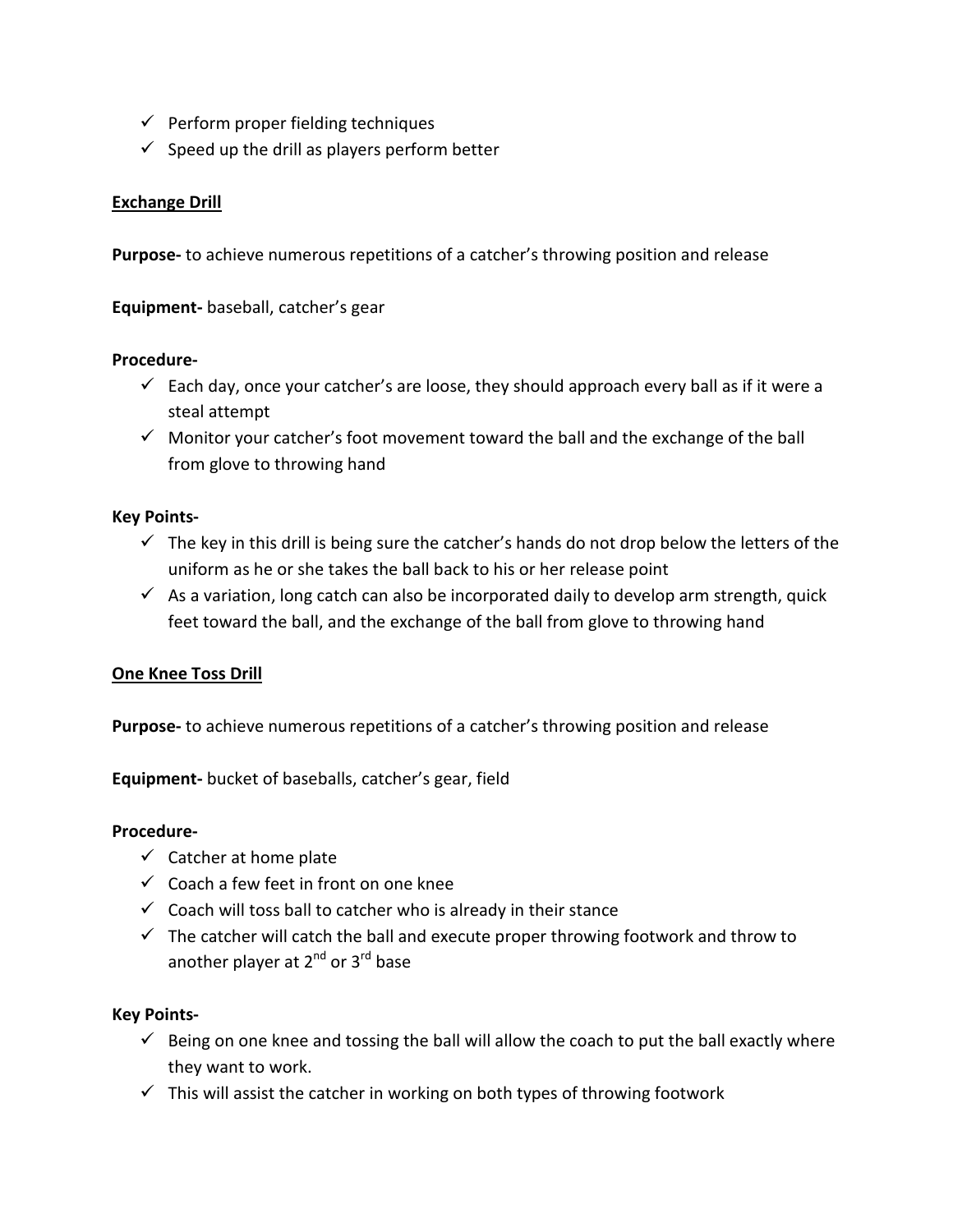## **Blocking Pitches Drill**

**Purpose-** to work on pitched balls that are low in the dirt

**Equipment-** tennis ball ( or another type of softer ball), catcher's gear

#### **Procedure-**

 $\checkmark$  using a tennis ball, the coach stands, 10 feet from the catcher and throws short hops in the dirt to simulate pitches

#### **Key Points-**

 $\checkmark$  have catchers catch the ball with their body instead of blocking it rigidly and having it bounce far out of reach

#### **Foul Ball Drill**

**Purpose-** to improve the ability of a catcher to react quickly to pop flies

#### **Equipment-** baseball

#### **Procedure-**

- $\checkmark$  The catcher assumes the crouched position while a partner, standing directly behind the catcher, throws the ball high into the air, imitation a pop fly
- $\checkmark$  The catcher turns his or her back to the field, locates the ball, discards the mask, and makes the catch with two hands

#### **Key Points-**

- $\checkmark$  The catcher should not take off the mask until he or she has located the foul ball and is in position to catch it
- $\checkmark$  A catcher who takes off the mask too early may trip over it

#### **Reaction Drill**

**Purpose-** to work on reaction time for pop ups and increase alertness

**Equipment-** bucket of baseballs, catcher's gear, field

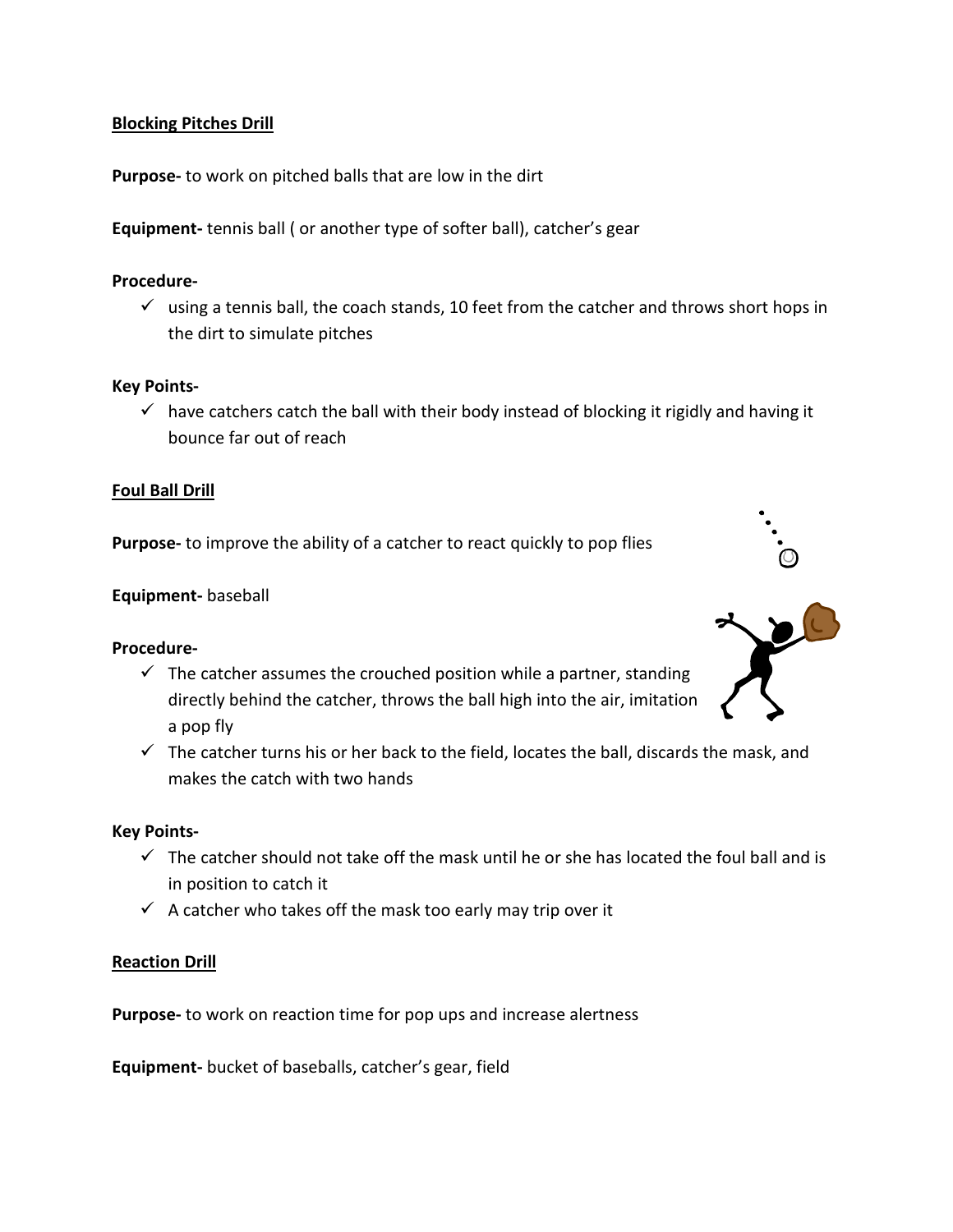#### **Procedure-**

- $\checkmark$  Catcher at home plate
- $\checkmark$  Coach is 5 feet in front of catcher with a ball in each hand
- $\checkmark$  With a flick of the wrist, one ball is thrown directly at the catcher's mask
- $\checkmark$  At the same time, coach throws the other ball into the air to catcher to make a play

## **Key Points-**

- $\checkmark$  The catcher must learn to trust their equipment and not pull their heads back and leave their throats exposed
- $\checkmark$  They must also learn to keep their eyes on the ball when it comes off the bat or skips or the dirt

## **Shadow drill**

**Purpose-** to work on catchers positioning and ball blocking

**Equipment-** catcher's gear

#### **Procedure-**

- $\checkmark$  Catcher at home plate
- $\checkmark$  Coach call location of pitch
- $\checkmark$  Catcher moves to position where ball was called

#### **Key Points-**

 $\checkmark$  The coach will check their form to make sure the catcher is in good position

#### **Base circuit drill**

**Purpose-** base running to all bases

**Equipment-** field, bases, helmets, 1 bat

- $\checkmark$  To begin, place one player in the coach's box at first base. Put the first runner in the batter's box at the plate with a bat
- $\checkmark$  All other players line up in the home plate vicinity